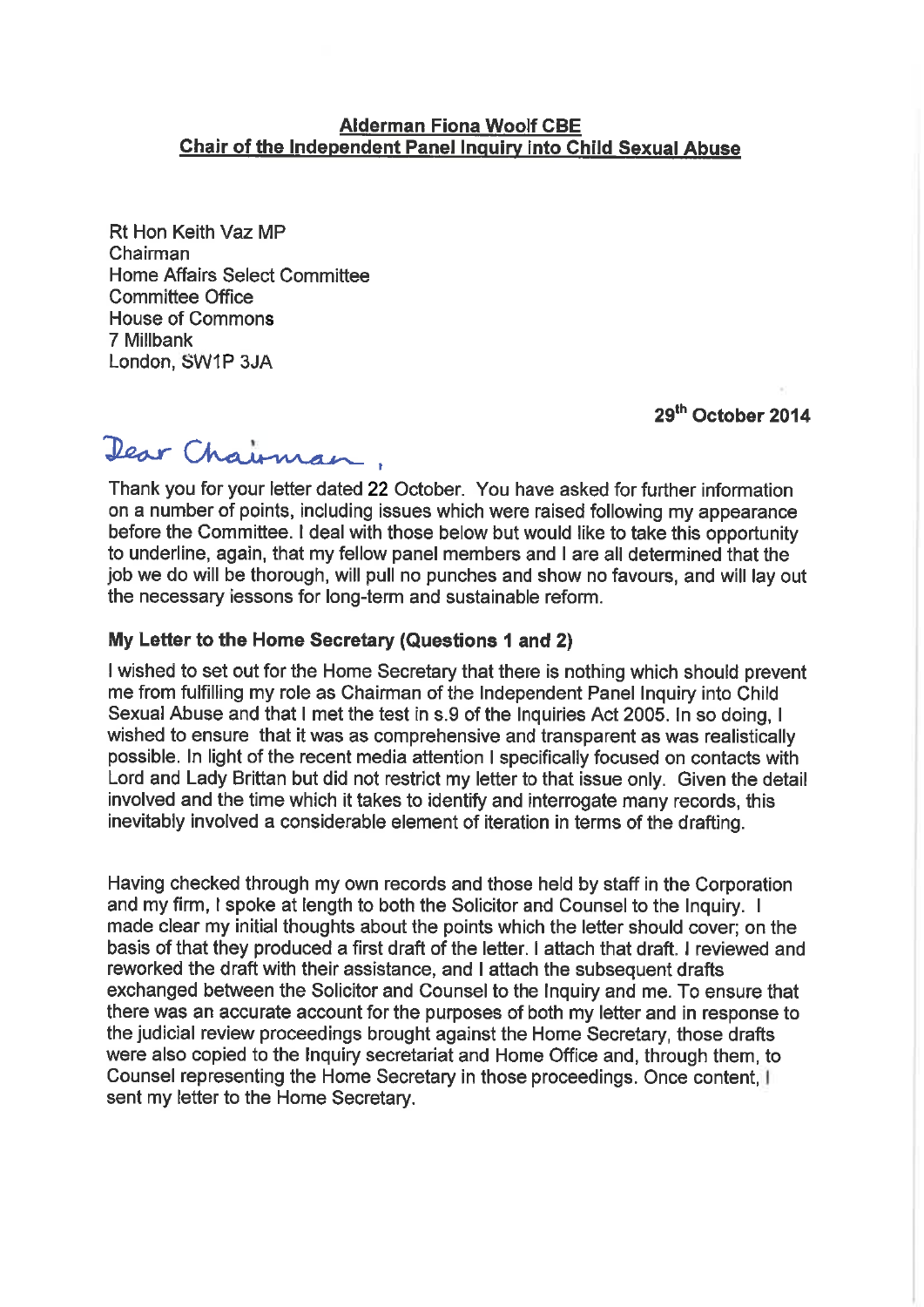# Lord and Lady Brittan (Question 3)

I can confirm that, to the best of my knowledge at the time, I disclosed in my letter to the Home Secretary the main interaction I have had with both Lord and Lady Brittan. I understand that subsequently a photograph has been reproduced in the media of Lady Brittan with Martyn Lewis and me, taken at the Dragon Awards Dinner, at Mansion House, in October 2013, before I became Lord Mayor. In my letter to the Home Secretary I made clear that Lady Brittan had been a judge of the Dragon Awards for a number of years. As I also said in my letter, many people were invited to the annual and other banquets and dinners hosted by the City of London Corporation, of which this was one, and Lord and Lady Brittan may have attended some of these and other City-related events. The photograph captures one moment of an entire evening and I do not recall any substantial interaction with Lady Brittan among the scores of other quests.

I would also like to clarify other reports which have been circulating in the media that I met Lord Brittan at an event which I hosted that was attended by the French Prime Minister and other dignitaries. I can confirm that Lord Brittan was added to the guest list at the request of a third party at a late stage. The main focus of this event was of course the French Prime Minister's speech and guests would have been invited primarily in relation to their business interests in France. The Lord Mayor of the day was, of course, in the lead in terms of the civic participation. I was in a minor supporting role as one of the City's Sheriffs. I do not recall any interaction with Lord Brittan at this event.

As to other possible events, given the enormous range, number and scale of those which the Corporation and other organisations hold each year, and records associated with them, it is sometimes impossible to establish definitively who was invited and whether or not all those guests who were invited actually attended on the day.

# **Commitment (Question 4)**

My tenure as Lord Mayor of London will end on 7 November 2014. Up to that point, as I made clear when I accepted the Chairmanship, I have to focus on fulfilling the commitment I made to my current demanding role. Following this I will devote myself in the same way to my new role. I will commit as much time as is necessary to the Inquiry in order to ensure that my fellow panel members and I do a rigorous job as expeditiously as possible.

# Knowledge of Child Abuse/Protection (Question 5)

As Lord Mayor, I have, and have had, a heavy programme of long-standing engagements in my final few weeks in office. Nonetheless, I have already begun to deepen my knowledge of child abuse and child protection issues. I have read a number of reports and had several meetings with Ben Emmerson QC and the Secretariat, and spoken to all the panel members. I intend to continue this during the remainder of the Mayoralty and then to intensify the further necessary briefing. This will include wardship and juvenile court proceedings. Most pertinently, I intend to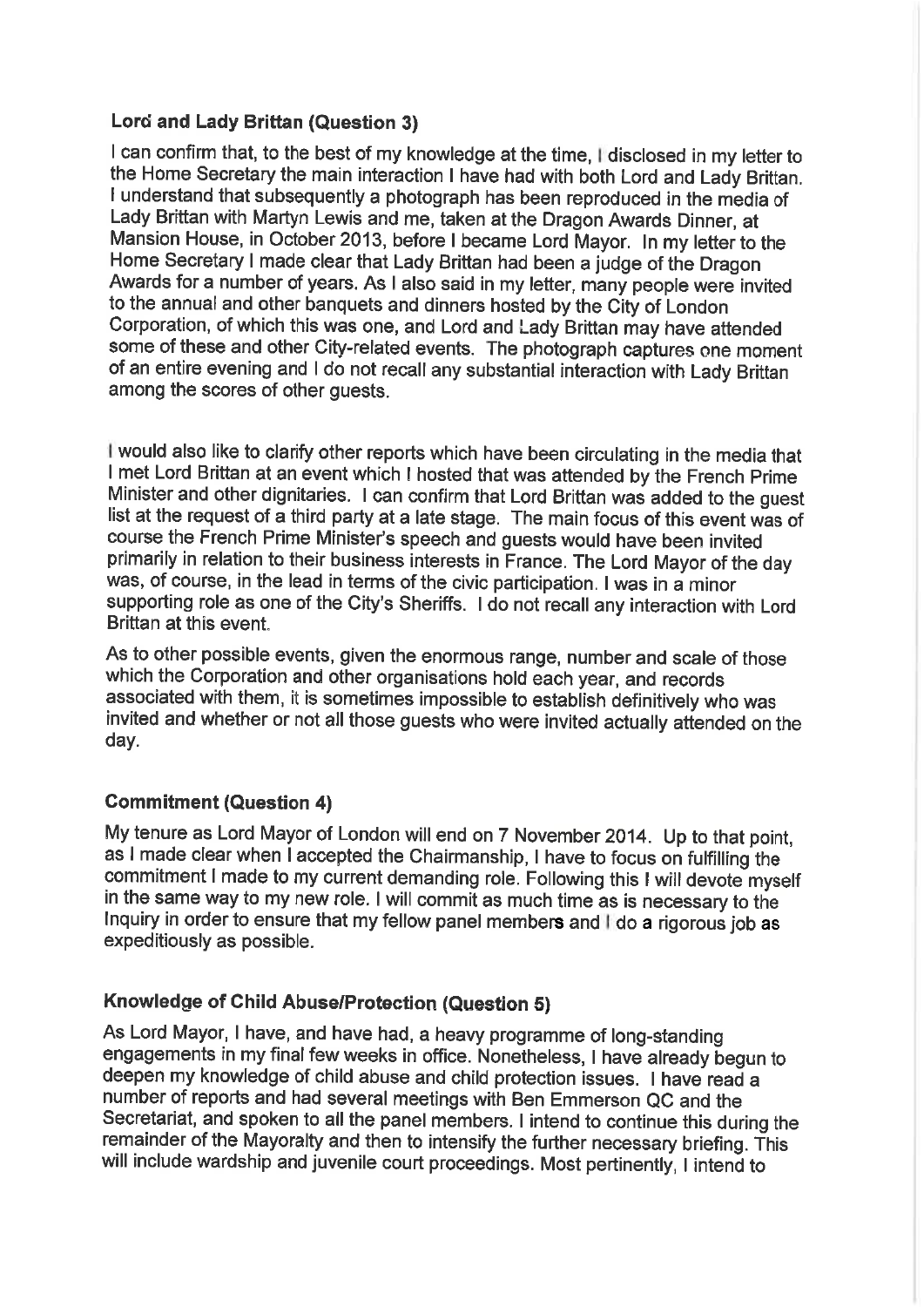hear the stories and concerns of victims and their representatives direct, with the Panel, in a series of meetings in different parts of the country.

### **Kamlesh Bahl (Question 6)**

I can confirm that whilst President of the Law Society I was not one of the defendants in the Kamlesh Bahl case.

### **Judicial Review (Question 7)**

The judicial review is against the Home Secretary, not me. Meanwhile, the panel's work will continue.

#### Panel (Questions 8 and 9)

The full panel was only finalised shortly before my appearance before your Committee; as I stated then I have not met the panel but I did speak to each member by telephone very shortly after the panel was finalised. The first meeting of the Inquiry Panel is on 12 November, once I have completed my tenure as Lord Mayor. I look forward to meeting and working closely with the Panel members in person.

As I also said, none of the Panel members was recommended by me. However, I consulted on different skill sets needed and recommendations were asked for people to meet those needs. I then spoke to the Home Secretary by telephone and we talked through possible proposed names, and their skills and experience, and I then made my decisions. The panel represents a diverse range of experience, which includes those with experience of child sexual abuse, social care, academia, law enforcement, health, media, and the voluntary sector.

#### **Bahrain (Question 10)**

Each Lord Mayor's travel schedule is based on advice from the FCO and UKTI and has to be considered and approved by a Corporation committee. The committee decided that my schedule should include a visit to Bahrain, in response to a specific proposal from our Embassy in that country, received some ten months before the visit took place. Detailed planning for each individual visit in the schedule typically begins three to four months in advance of the visit itself.

I can confirm that I will be happy to appear before the Committee again, at the end of February next year.

Yours sincerely,<br>Frona Woolf

**Fiona Woolf CB**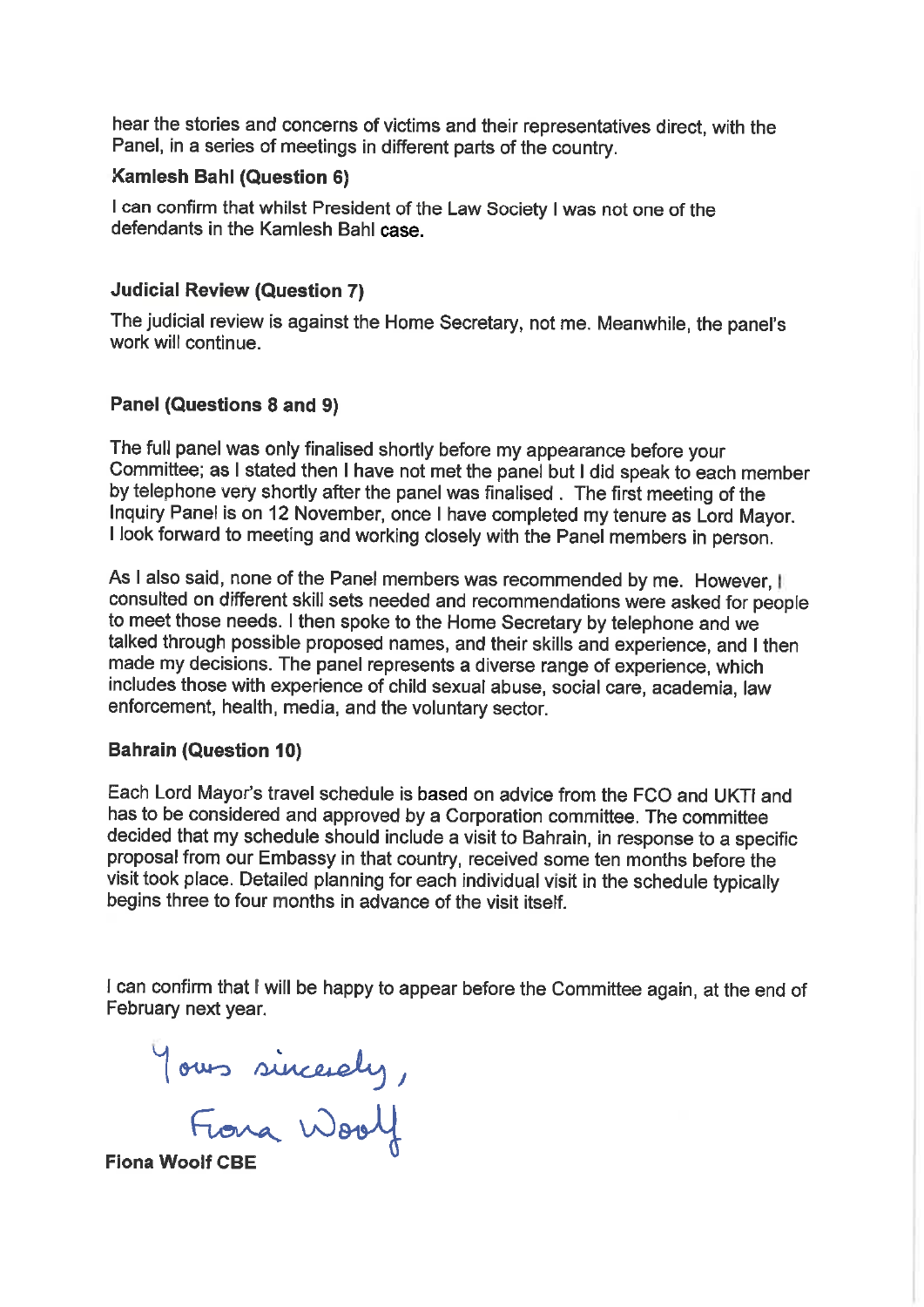## Draft text - Letter from Fiona Woolf to the Home Secretary

## Dear Home Secretary

I write further to my appointment as Chair to the Inquiry into the institutional response into historic child sex abuse allegations. **[do we insert text thanking the HS** for the appointment ect?]

Given the importance of this Inquiry and my position as Chair, it is incumbent upon me to make you aware of any direct interest or close association that may be perceived as affecting my impartiality. I would like to make clear at the outset that I do not believe that the matters outlined below affect my impartiality to deal with issues that may arise in this inquiry (either in the context of individuals or institutions). I also believe that those matters outlined below do not affect the impartiality of the Inquiry Panel as a whole, to properly discharge their responsibilities. I therefore set out below the nature of my contact and relationship with Lord and Lady Brittan so that you may be satisfied that neither my impartiality nor that of the Inquiry Panel as a whole is compromised.

I was introduced to Lady Brittan by a mutual acquaintance in *[insert date]*. I first met with Lord Brittan in a personal capacity when I was invited by Lady Brittan to a dinner party hosted at their residence in 2008. From recollection there were approximately 8 people at this dinner. I returned the compliment and I hosted a dinner party at my residence about 6 months later. We engaged in another exchange of dinner parties after I was elected Sheriff of the City of London in 2011.

I have met with Lady Brittan on about 2 occasions for coffee. The nature of these meetings were that Lady Brittan was interested in knowing what was going on in the City of London **[need to set out who organised these meetings]**. Both Lady Brittan and I are lay magistrates and from recollection we may have sat on the same bench on at least one occasion, although I am unable to say when this occurred.

In my capacity as Alderman and also Lord Mayor, I sit on an advisory panel called TheCityUK comprised of about 59 members that meet twice a year. TheCityUK represents the UK-based financial and related professional services industry. They lobby on its behalf, producing evidence of its importance to the wider national economy and they seek to influence policy to drive competitiveness, creating jobs and lasting economic growth. Lord Brittan is a member of that advisory panel. I have attended three meetings of this panel and my recollection is that Lord Brittan has only attended one of those meetings at which I have also been present. This was in July 2014. Given the numbers of attendees present, we did not speak to each other at this meeting.

Lady Brittan and I are both judges for the Dragon Awards which celebrates Community Engagement programmes. It recognises businesses and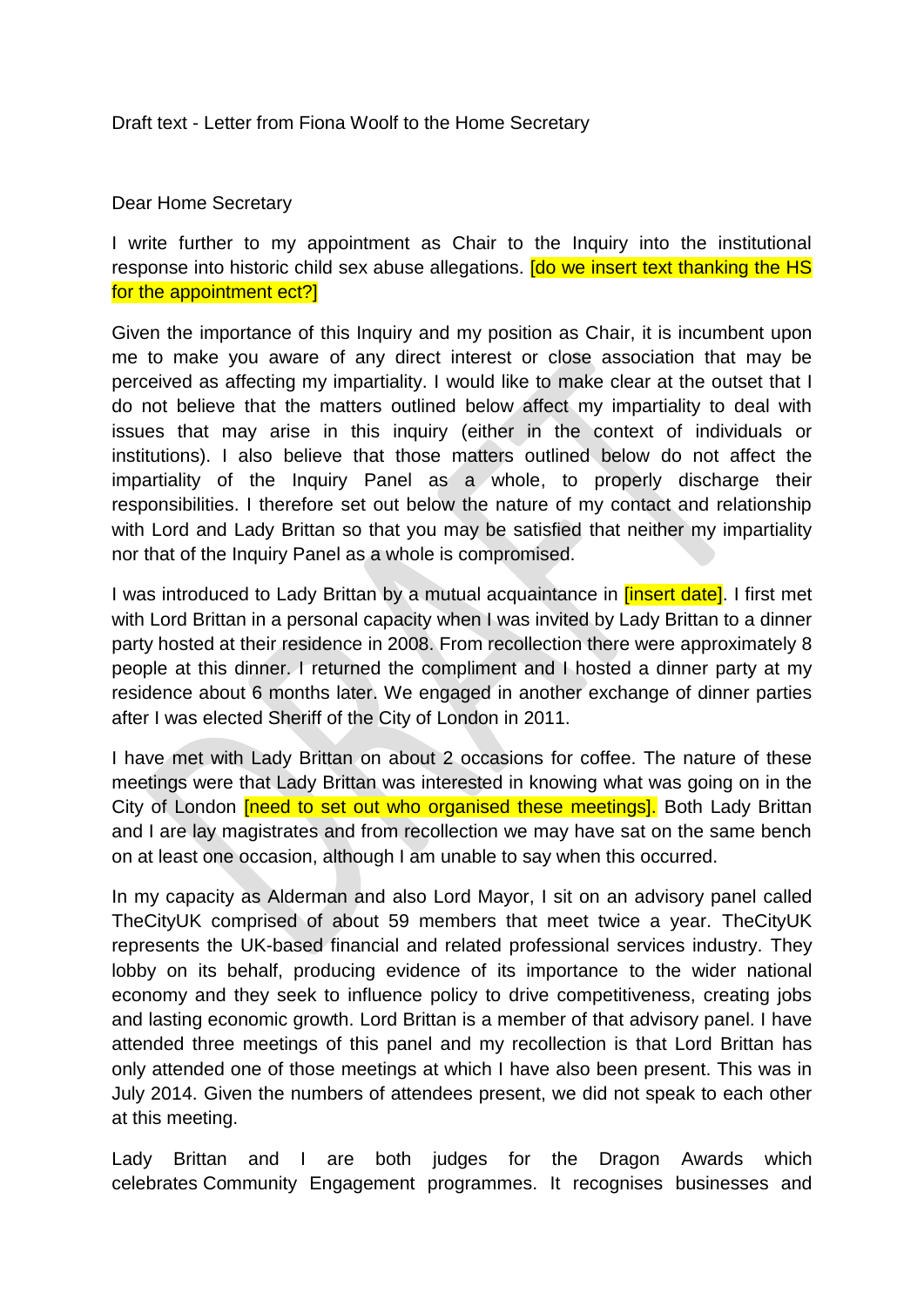public offices that go above and beyond their core work to significantly impact the regeneration of their local communities. The 2014 awards took place on 1 October 2014, however Lady Brittan did not attend the ceremony.

I received an email from Lady Brittan *[when]* about a charity event which she was involved in and I donated £50 to that cause, as I would to any cause that I deemed worthy.

I have had no social contact with Lord and Lady Brittan since about 2011 and in particular I am not in telephone contact with Lady Brittan.

Further to what I have outlined above, I undertake that if, during the course of my appointment on this Inquiry Panel I become aware, by any means, of any further matters that could be perceived to affect my impartiality, I will immediately report this matter to you for your consideration as to whether these matters affect the impartiality of the Inquiry Panel as a whole.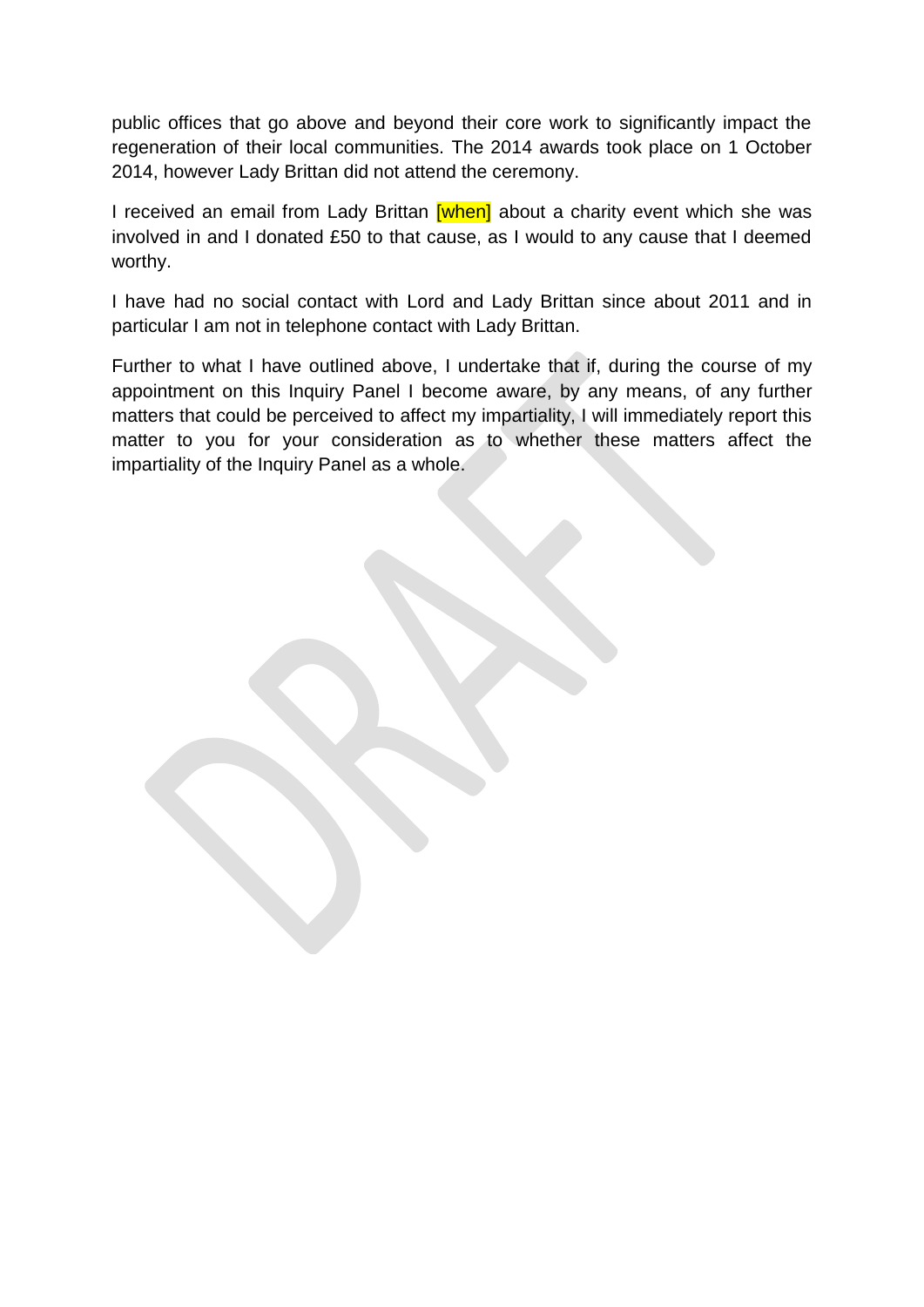Dear Home Secretary

I write further to my appointment as Chair to the Inquiry into the institutional response to child sex abuse.

I am honoured to be the chairman of the independent panel inquiry into how institutions – both private and state – have failed victims of child abuse in the United Kingdom over many years. This is a major inquiry and I am determined that no stone will be left unturned, no organisation will be out of bounds, no question will go unasked.

Before the inquiry starts, I want to set out for the record that I believe I can act impartially in chairing the inquiry. For this purpose, although it is not, at this stage, a statutory inquiry, I have applied the test set out in section 9 of the Inquiries Act 2005 which sets the statutory benchmark for impartiality in an inquiry.

Over the last few weeks I have carefully checked through my record and I can confirm that I am not aware that I have any 'direct interest in the matters to which the inquiry relates' or a 'close association with an interested party'. Nor do I believe my appointment could reasonably be regarded as affecting my ability to deal impartially with issues of interest to the Inquiry Panel.

There has been media speculation that my contacts with Lord and Lady Brittan might affect my impartiality. I do not accept this but I set out below the nature of my contact and relationship with Lord and Lady Brittan so that you may be satisfied that neither my impartiality nor that of the Inquiry Panel as a whole is compromised.

I live on the same street as the Brittan's and have done since *[insert date]*. I first met with Lord Brittan in a personal capacity when I was invited by Lady Brittan to a dinner party hosted at their residence in 2008. From recollection there were approximately 8 people at this dinner. I returned the compliment and I hosted a dinner party at my residence about 6 months later. We engaged in another exchange of dinner parties after I was elected Sheriff of the City of London in 2011.

I have met with Lady Brittan on a small number of occasions for coffee, my records show we met twice in *[insert date]* and in *[insert date]*. We met because Lady Brittan was interested in knowing what was going on in the City of London *[need to set out* who organised these meetings]. As lay magistrates Lady Brittan and I have sat on the same bench on at least one occasion although I am unable to confirm from my records when this occurred.

In my capacity as Alderman and also Lord Mayor, I sit on an advisory panel called TheCityUK comprised of about 59 members that meet twice a year. Lord Brittan is a member of that advisory panel. TheCityUK represents the UK-based financial and related professional services industry. They lobby on its behalf, producing evidence of its importance to the wider national economy and they seek to influence policy to drive competitiveness, creating jobs and lasting economic growth. I have attended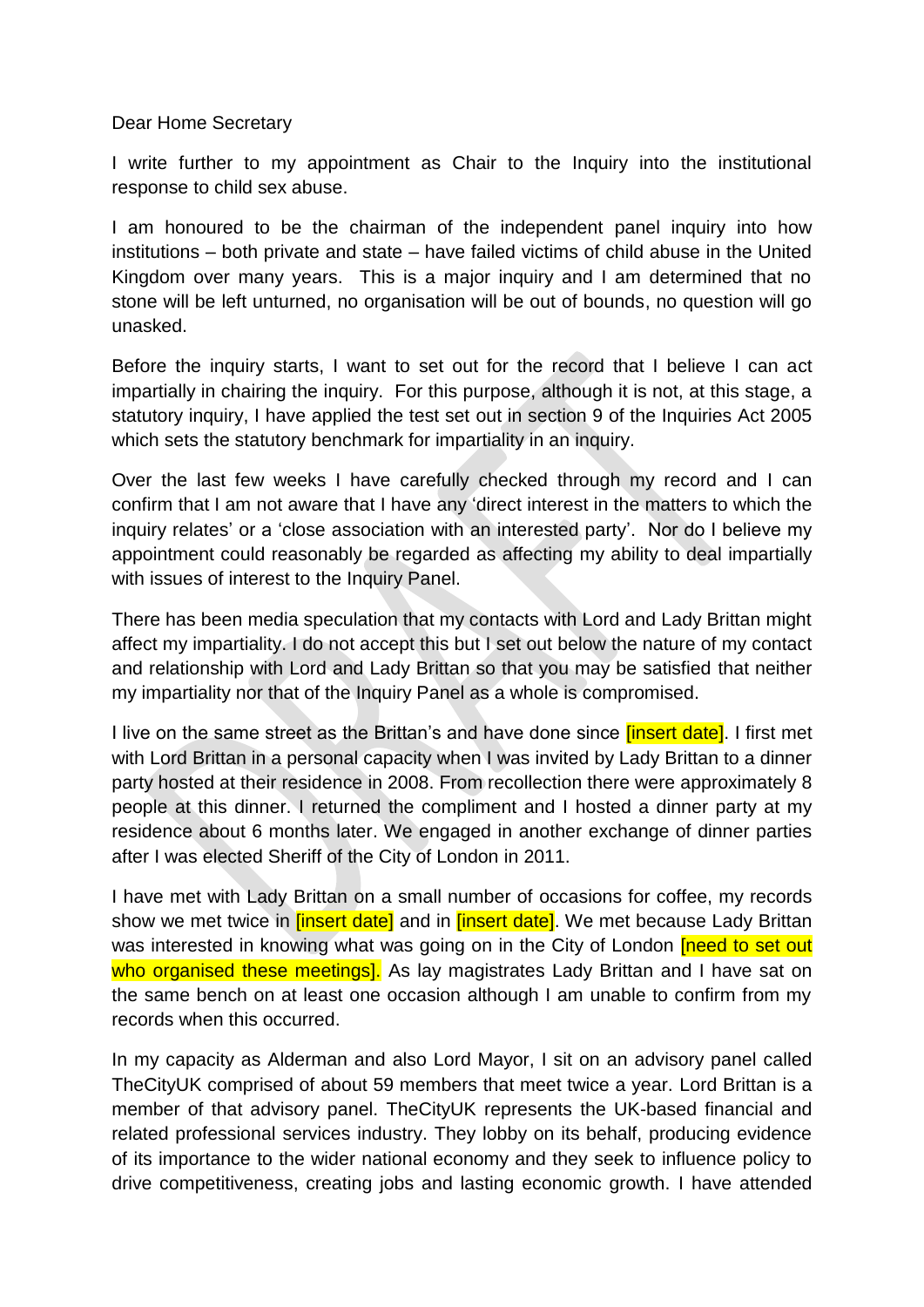three meetings of this panel and my recollection is that Lord Brittan has only attended one of those meetings at which I have also been present. This was in July 2014. Given the numbers of attendees present, we did not speak to each other at this meeting.

Lady Brittan and I are both judges for the Dragon Awards which celebrates Community Engagement programmes. It recognises businesses and public offices that go above and beyond their core work to significantly impact the regeneration of their local communities. The 2014 awards took place on 1 October 2014, however Lady Brittan did not attend the ceremony.

I received an email from Lady Brittan *[insert date]* about a charity event which she was involved in and I donated £50 to that cause, as I would to any cause that I deemed worthy.

I have had no further social contact with Lord and Lady Brittan since about 2011 and have not spoken to either of them in person or by telephone since.

As you will appreciate in the course of a long professional career and during my time in public office I have inevitably encountered a very wide range of people, some wellknown, who have held senior positions in business, commerce or politics. I am clear that to know someone and to meet them occasionally, even on an informal basis, is not the same as being a close friend or sharing their views.

As such my limited encounters with Lord and Lady Brittan will not in any way influence the manner in which I approach the work of the panel. I am acutely aware of the scrutiny this inquiry will rightly face and the need for the panel members and me to be utterly beyond reproach. If I had the slightest doubt in my ability to remain fair and even-handed at all times I would have said so at the outset and would not have accepted this appointment. This is a deeply serious response to a horrific series of event and the many victims deserve to feel their interests are being served.

Further to what I have outlined above, I undertake that if, during the course of my appointment on this Inquiry Panel I become aware, by any means, of any further matters that could affect my impartiality, I will immediately report this matter to you for your consideration as to whether these matters affect my impartiality or the impartiality of the Inquiry Panel as a whole.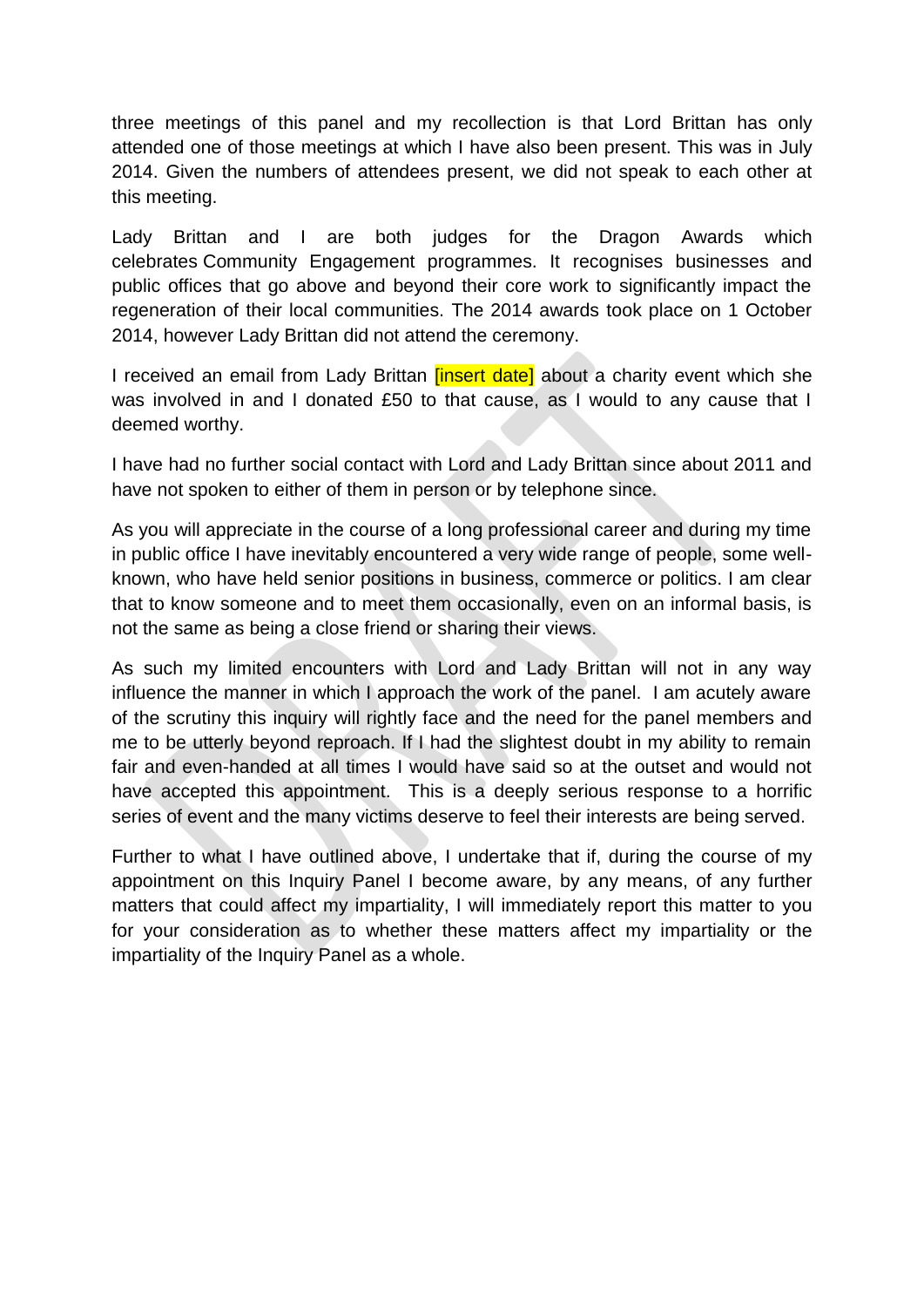Draft text - Letter from Fiona Woolf to the Home Secretary – to be top and tailed by Fiona Woolf's private office.

# Dear Home Secretary

I write further to my appointment as Chair to the Inquiry into the institutional response into historic child sex abuse allegations.

Before the Inquiry starts, I want to set out for the record that I believe I can act impartially in chairing the Inquiry. For this purpose, although it is not, at this stage, a statutory Inquiry, I have applied the test set out in section 9 of the Inquiries Act 2005 which sets the statutory benchmark for impartiality in an inquiry.

I can confirm that I am not aware that I have any 'direct interest in the matters to which the inquiry relates' or a 'close association with an interested party'. Nor do I believe my appointment could reasonably be regarded as affecting the impartiality of the Inquiry panel.

There has been media speculation that my contacts with Lord and Lady Brittan might affect my impartiality. I do not accept this but I set out below the nature of my contact and relationship with Lord and Lady Brittan so that you may be satisfied that neither my impartiality nor that of the Inquiry Panel as a whole is compromised.

I was introduced to Lady Brittan by a mutual acquaintance in **linsert datel.** I first met with Lord Brittan in a personal capacity when I was invited by Lady Brittan to a dinner party hosted at their residence in 2008. From recollection there were approximately 8 people at this dinner. I returned the compliment and I hosted a dinner party at my residence about 6 months later. We engaged in another exchange of dinner parties after I was elected Sheriff of the City of London in 2011.

I have met with Lady Brittan on about 2 occasions for coffee. The nature of these meetings were that Lady Brittan was interested in knowing what was going on in the City of London **[need to set out who organised these meetings]**. Both Lady Brittan and I are lay magistrates and from recollection we may have sat on the same bench on at least one occasion, although I am unable to say when this occurred.

In my capacity as Alderman and also Lord Mayor, I sit on an advisory panel called TheCityUK comprised of about 59 members that meet twice a year. TheCityUK represents the UK-based financial and related professional services industry. They lobby on its behalf, producing evidence of its importance to the wider national economy and they seek to influence policy to drive competitiveness, creating jobs and lasting economic growth. Lord Brittan is a member of that advisory panel. I have attended three meetings of this panel and my recollection is that Lord Brittan has only attended one of those meetings at which I have also been present. This was in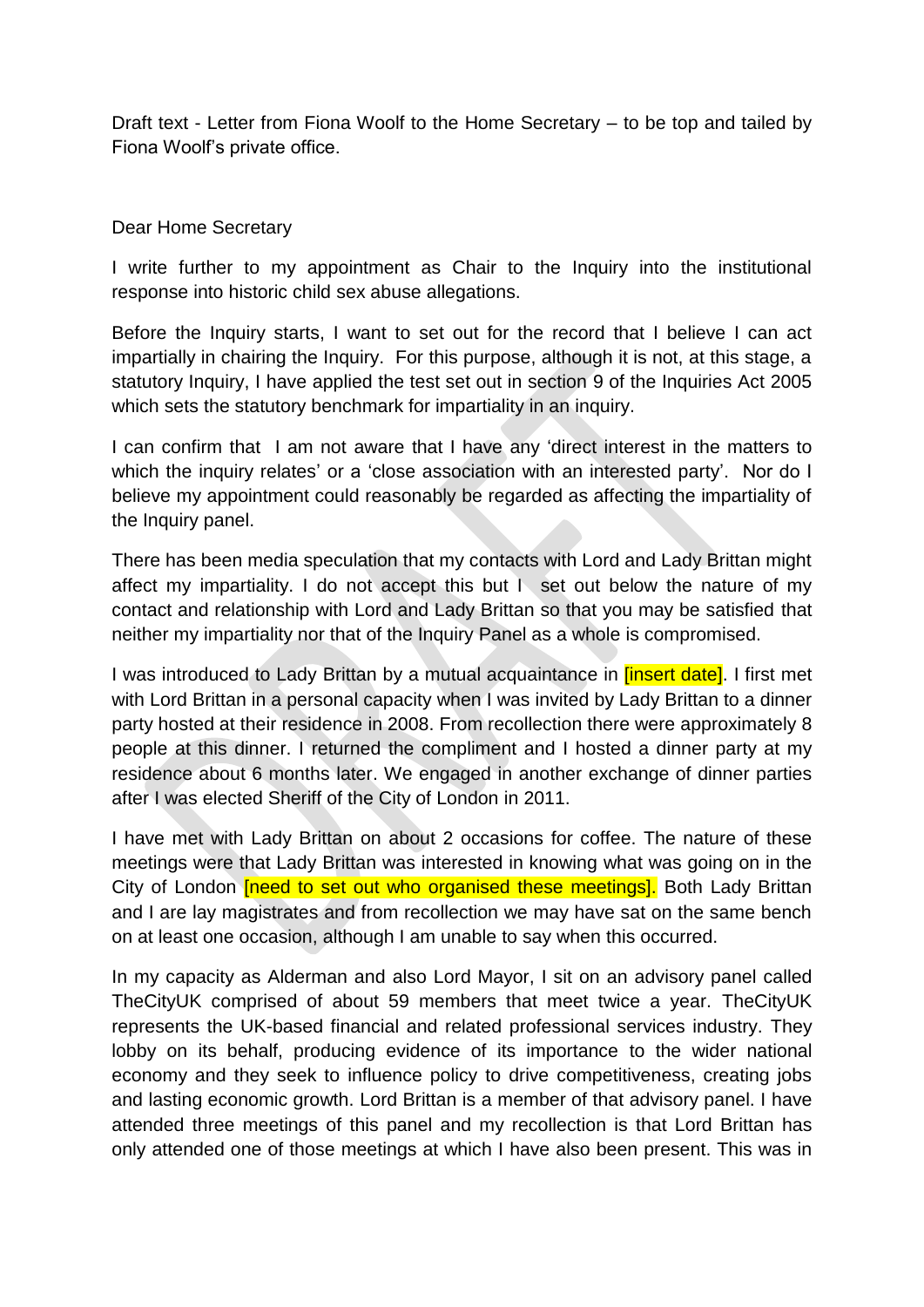July 2014. Given the numbers of attendees present, we did not speak to each other at this meeting.

Lady Brittan and I are both judges for the Dragon Awards which celebrates Community Engagement programmes. It recognises businesses and public offices that go above and beyond their core work to significantly impact the regeneration of their local communities. The 2014 awards took place on 1 October 2014, however Lady Brittan did not attend the ceremony.

I received an email from Lady Brittan *[insert date]* about a charity event which she was involved in and I donated £50 to that cause, as I would to any cause that I deemed worthy.

I have had no further social contact with Lord and Lady Brittan since about 2011 and in particular I am not in telephone contact with Lady Brittan.

Further to what I have outlined above, I undertake that if, during the course of my appointment on this Inquiry Panel I become aware, by any means, of any further matters that could affect my impartiality, I will immediately report this matter to you for your consideration as to whether these matters affect my impartiality or the impartiality of the Inquiry Panel as a whole.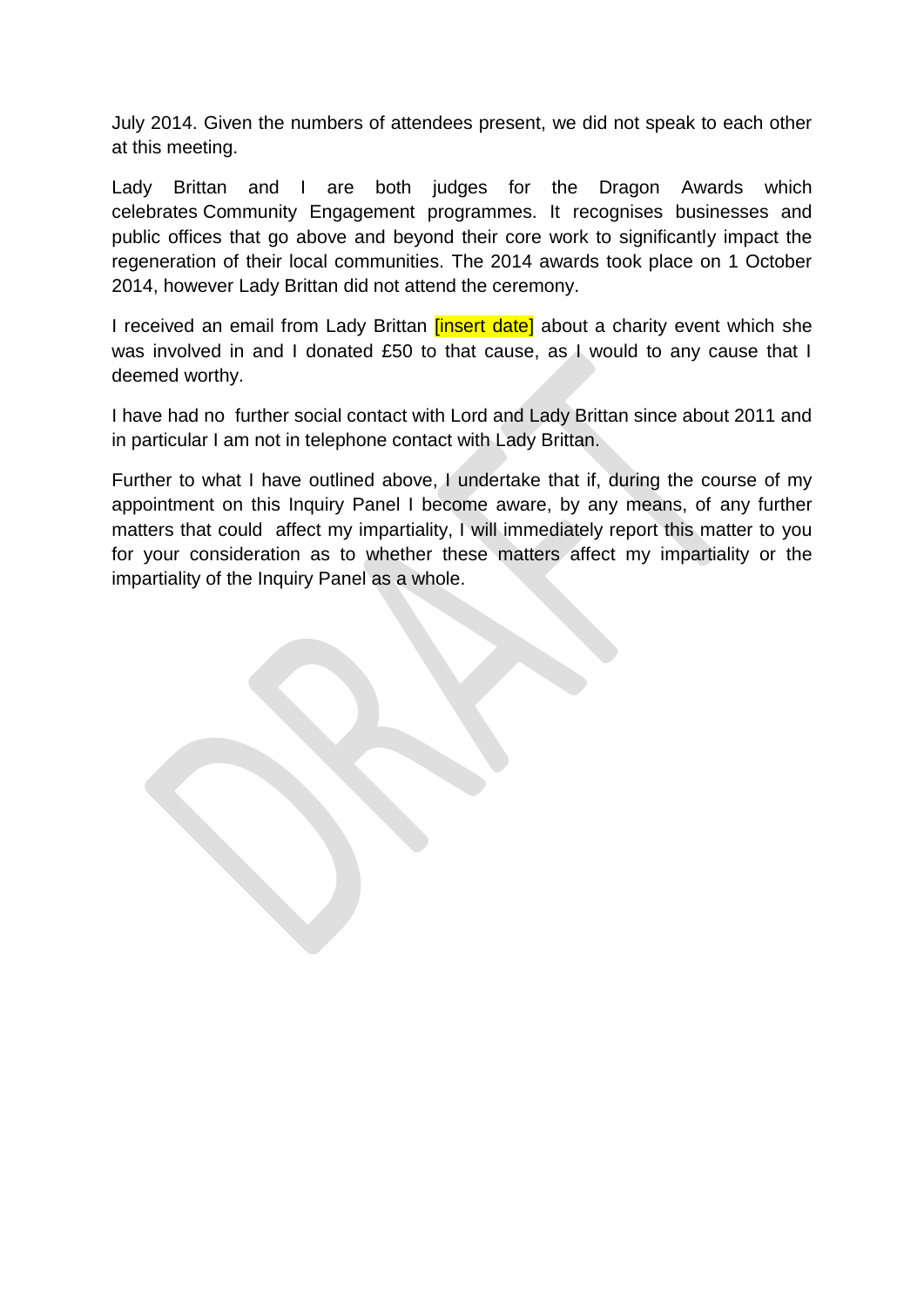Draft text - Letter from Fiona Woolf to the Home Secretary – to be top and tailed by Fiona Woolf's private office.

# Dear Home Secretary

I write further to my appointment as Chair to the Inquiry into the institutional response to child sex abuse.

I am honoured to be the chairman of the independent panel inquiry into how institutions – both private and state – have failed victims of child abuse in the United Kingdom over many years. This is a major inquiry and I am determined that no stone will be left unturned, no organisation will be out of bounds, no question will go unasked.

Before the Inquiry starts, I want to set out for the record that I believe I can act impartially in chairing the Inquiry. For this purpose, although it is not, at this stage, a statutory Inquiry, I have applied the test set out in section 9 of the Inquiries Act 2005 which sets the statutory benchmark for impartiality in an inquiry.

Over the last few weeks I have carefully checked through my record and I can confirm that I am not aware that I have any 'direct interest in the matters to which the inquiry relates' or a 'close association with an interested party'. Nor do I believe my appointment could reasonably be regarded as affecting my ability to deal impartiality with issues of interest to the Inquiry panel.

There has been media speculation that my contacts with Lord and Lady Brittan might affect my impartiality. I do not accept this but I set out below the nature of my contact and relationship with Lord and Lady Brittan so that you may be satisfied that neither my impartiality nor that of the Inquiry Panel as a whole is compromised.

I live on the same street as the Brittan's and have done since *[insert date]*. I first met with Lord Brittan in a personal capacity when I was invited by Lady Brittan to a dinner party hosted at their residence in 2008. From recollection there were approximately 8 people at this dinner. I returned the compliment and I hosted a dinner party at my residence about 6 months later. We engaged in another exchange of dinner parties after I was elected Sheriff of the City of London in 2011.

I have met with Lady Brittan on a small number of occasions for coffee, my records show we met twice in *[insert date]* and in *[insert date]*. We met because Lady Brittan was interested in knowing what was going on in the City of London **[need to set out** who organised these meetings]. As lay magistrates Lady Brittan and I have sat on the same bench on at least one occasion although I am unable to confirm from my records when this occurred.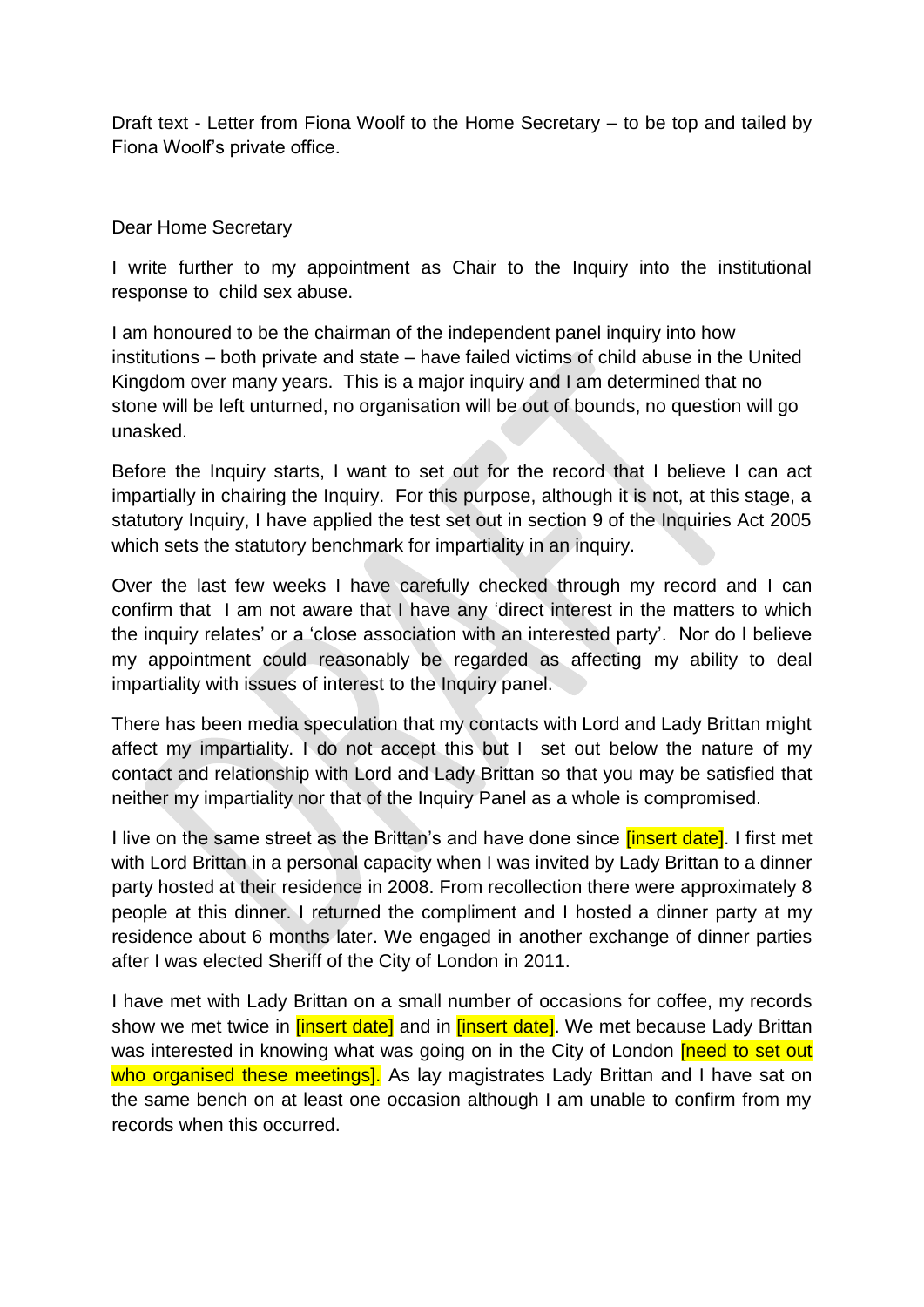In my capacity as Alderman and also Lord Mayor, I sit on an advisory panel called TheCityUK comprised of about 59 members that meet twice a year. Lord Brittan is a member of that advisory panel. TheCityUK represents the UK-based financial and related professional services industry. They lobby on its behalf, producing evidence of its importance to the wider national economy and they seek to influence policy to drive competitiveness, creating jobs and lasting economic growth. I have attended three meetings of this panel and my recollection is that Lord Brittan has only attended one of those meetings at which I have also been present. This was in July 2014. Given the numbers of attendees present, we did not speak to each other at this meeting.

Lady Brittan and I are both judges for the Dragon Awards which celebrates Community Engagement programmes. It recognises businesses and public offices that go above and beyond their core work to significantly impact the regeneration of their local communities. The 2014 awards took place on 1 October 2014, however Lady Brittan did not attend the ceremony.

I received an email from Lady Brittan *linsert datel* about a charity event which she was involved in and I donated £50 to that cause, as I would to any cause that I deemed worthy.

I have had no further social contact with Lord and Lady Brittan since about 2011 and have not spoken to either of them in person or by telephone since.

As you will appreciate in the course of a long professional career and during my time in public office I have inevitably encountered a very wide range of people, some wellknown, who have held senior positions in business, commerce or politics. I am clear that to know someone and to meet them occasionally, even on an informal basis, is not the same as being a close friend or sharing their views.

As such my limited encounters with Lord and Lady Brittan will not in any way influence the manner in which I approach the work of the panel. I am acutely aware of the scrutiny this inquiry will rightly face and the need for the panel members and me to be utterly beyond reproach. If I had the slightest doubt in my ability to remain fair and even-handed at all times I would have said so at the outset and would not have accepted this appointment. This is a deeply serious response to a horrific series of event and the many victims deserve to feel their interests are being served.

Further to what I have outlined above, I undertake that if, during the course of my appointment on this Inquiry Panel I become aware, by any means, of any further matters that could affect my impartiality, I will immediately report this matter to you for your consideration as to whether these matters affect my impartiality or the impartiality of the Inquiry Panel as a whole.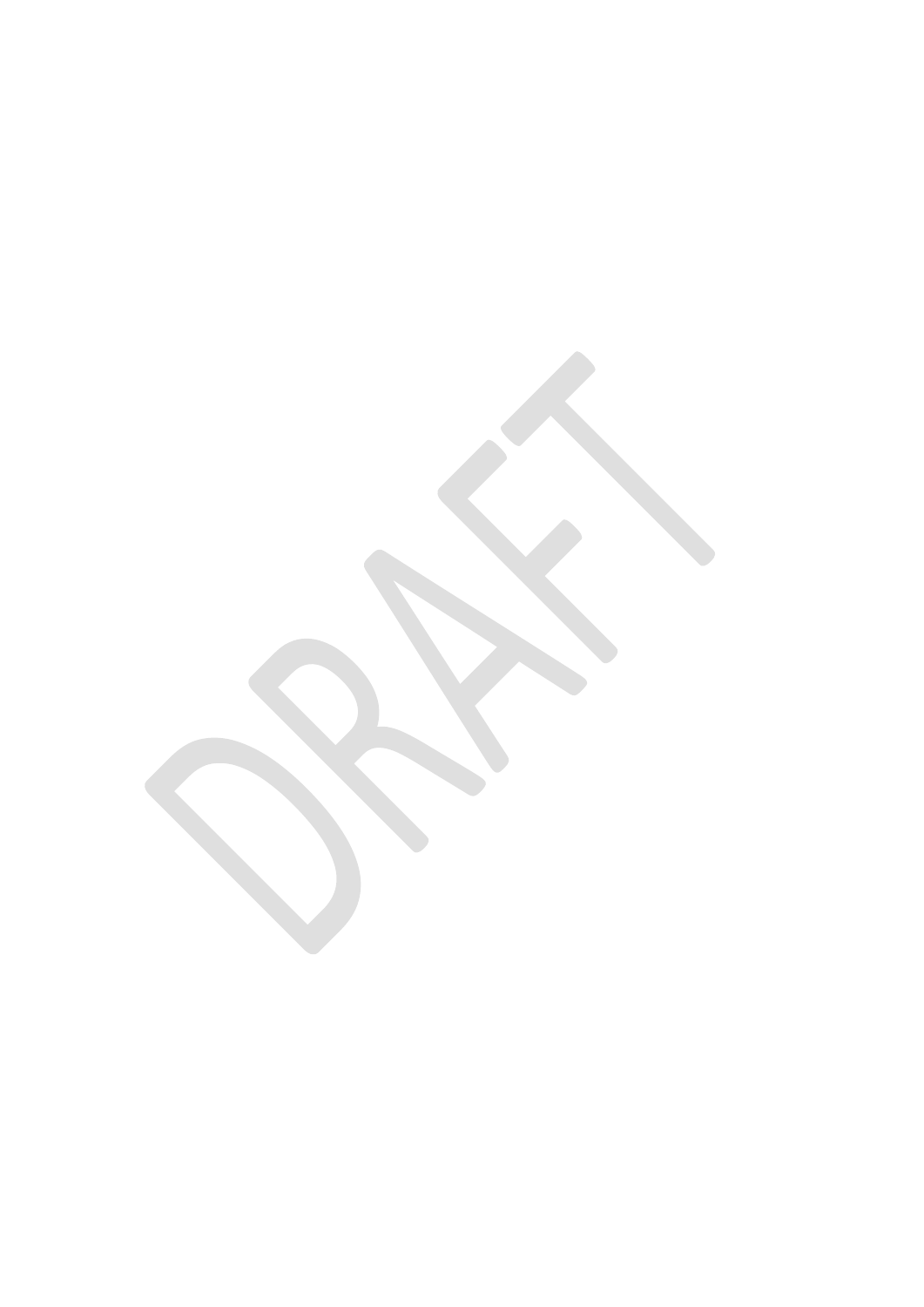### DRAFT: IN CONFIDENCE

#### Dear Home Secretary

I write further to my appointment as Chair of the Inquiry into the institutional response to child sex abuse.

I am honoured to be the chairman of the independent panel inquiry into how institutions – both private and state – have failed victims of child abuse in the United Kingdom over many years. This is a major inquiry and I am determined that no organisation will be out of bounds and that no questions will go unasked.

Before the inquiry starts, I want to set out, for the record, my belief that I can act impartially in chairing the inquiry. For this purpose, although it is not, at this stage, a statutory inquiry, I have applied the test set out in section 9 of the Inquiries Act 2005 which sets the statutory benchmark for impartiality in an inquiry.

Over the last few weeks I have carefully checked through my records and I can confirm that I am not aware that I have any 'direct interest in the matters to which the inquiry relates' or a 'close association with an interested party'. Nor do I believe my appointment could reasonably be regarded as affecting my ability to deal impartially with issues of interest to the Inquiry Panel.

There has been media speculation that my contacts with Lord and Lady Brittan might affect my impartiality. I do not accept this but I set out below, to the best of my recollection the nature of my contact and relationship with Lord and Lady Brittan so that you may be satisfied that neither my impartiality nor that of the Inquiry Panel as a whole is compromised.

I have had a house in London on the same street as the Brittan family since 2004. I was first introduced to Lady Brittan through a third party. I subsequently met Lord Brittan in a personal capacity when I invited Lord and Lady Brittan to a dinner party at my residence on9 January 2008. From recollection there were six people present. I hosted two further dinner parties at my residence, where Lord and Lady Brittan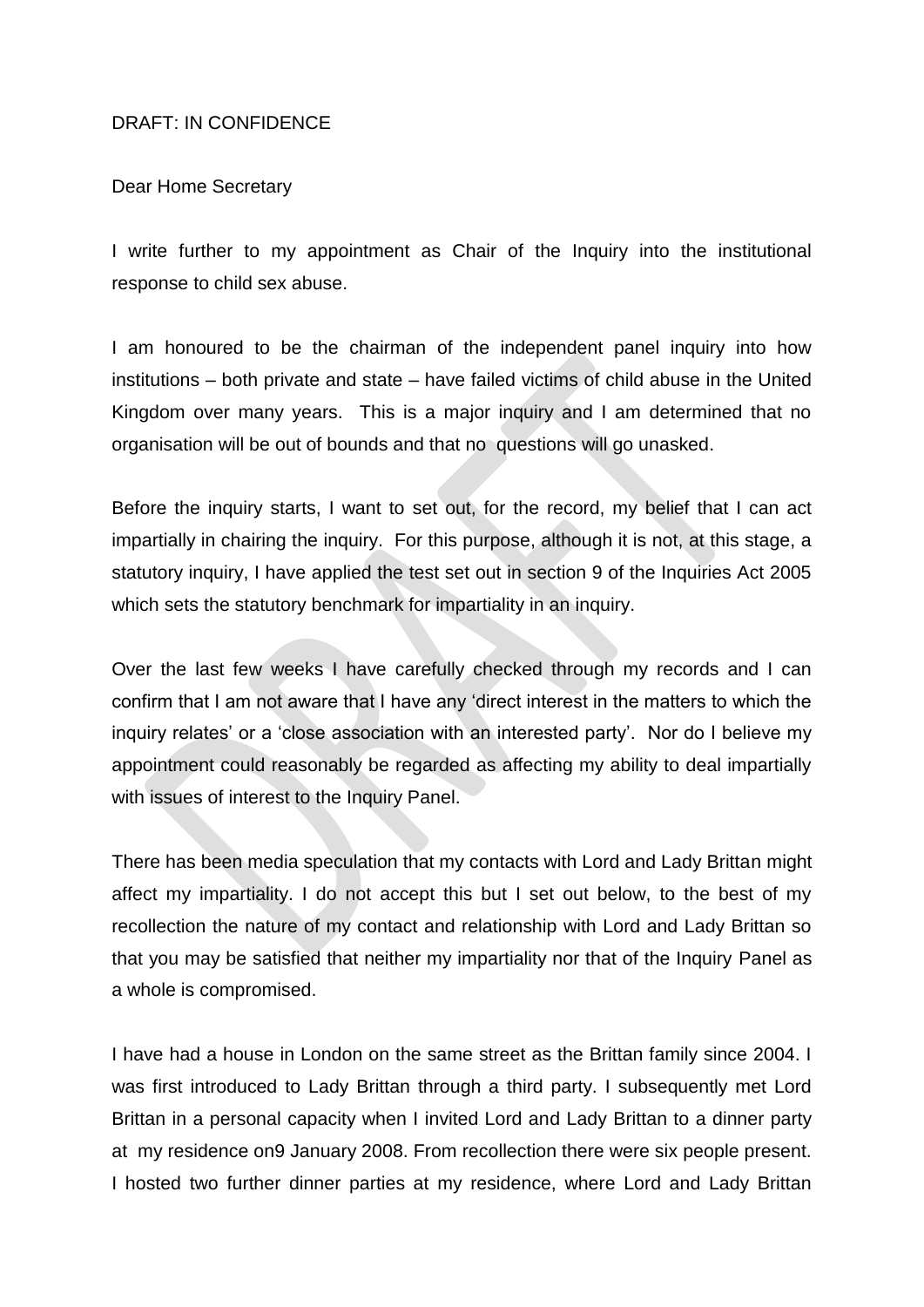were invited and attended along with other guests. These took place on 27 October 2008 and 9 February 2009. At these occasions former Lord Mayors were also present, suggesting that City matters may have been a significant focus of the occasions.

The Brittan's hosted two dinner parties at their residence, which I was invited to and attended on 10 November 2009 and 15 February 2012. From my recollection there were no other guests who attended

I have met Lady Brittan on a small number of occasions for coffee from memory (as these dates are not always recorded in my diary . The last occasion recorded was on 23 April 2013 at Lady Brittan's residence. We met because Lady Brittan was interested in knowing what was going on in the City of London.

Lady Brittan and I also served as lay magistrates on a bench of some 200 magistrates. I do not recall serving in the same court at the same time but it is possible that this did happen on a rare occasion.

In my former capacity as the Senior Alderman below the Chair in the City of London Corporation and also as Lord Mayor, I have sat since the autumn of 2012 on an advisory panel called TheCityUK (taking the role as President as Lord Mayor), consisting of some 59 members. I shall come off the panel when I cease to be Lord Mayor this November. Lord Brittan is a member of that advisory panel, representing UBS as I understand. TheCityUK represents the UK-based financial and related professional services industry. They make representations on its behalf, producing evidence of its importance to the wider national economy, and they seek to influence policy in order to drive competitiveness and to create jobs and lasting economic growth. The panel meets three times a year. I have attended four of its meetings; my recollection is that Lord Brittan has only attended one of the meetings at which I have also been present. This was in July 2014. Given the numbers of attendees present, we did not speak to each other at this meeting.

Lady Brittan and I were both judges for the Dragon Awards in July 2014 which celebrates Community Engagement programmes. It recognises businesses and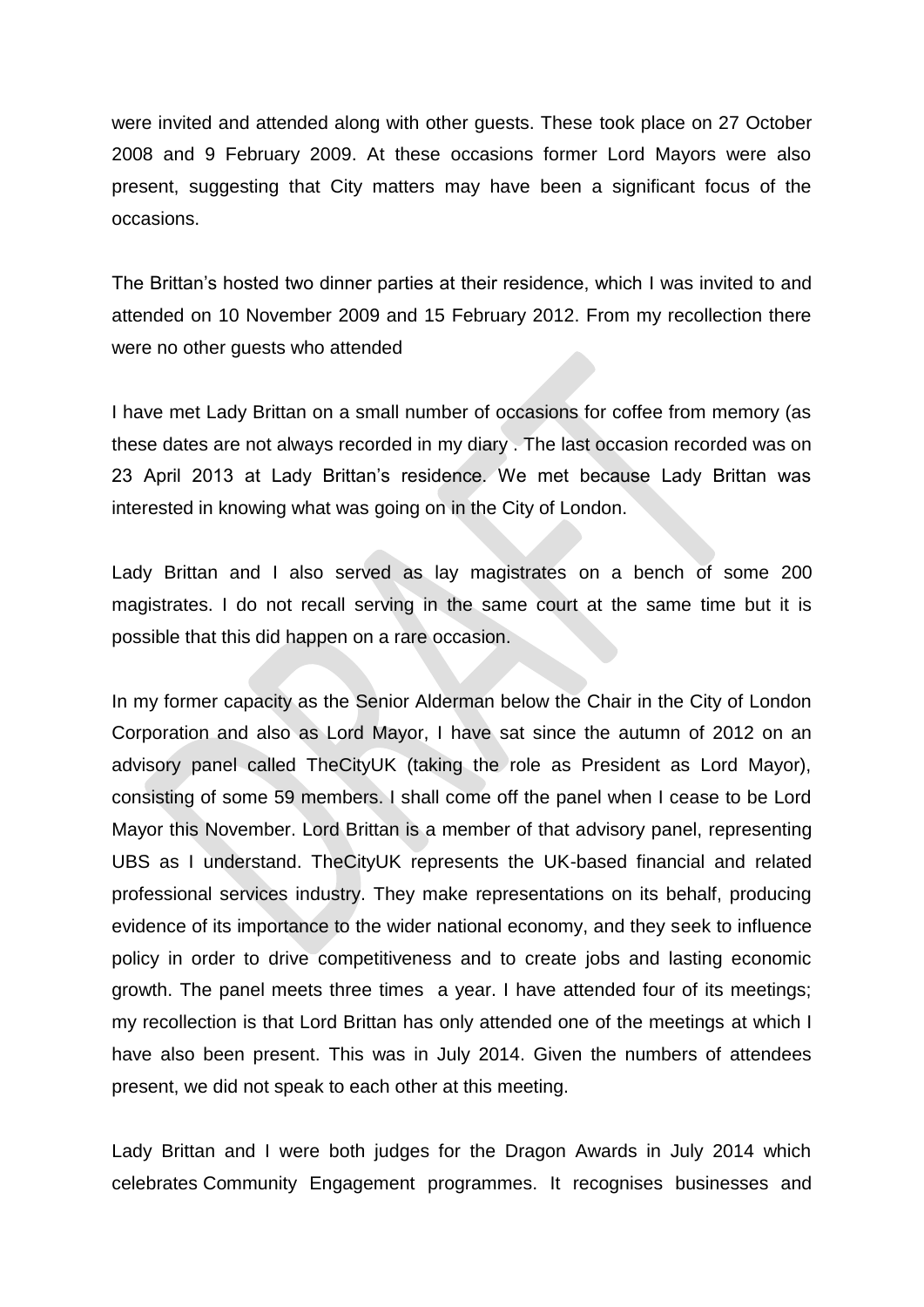public offices that go above and beyond their core work to make a significant and positive impact on the regeneration of their local communities. The 2014 awards took place on 1 October 2014. Lady Brittan was one of the panel, which I chaired, for judging the awards; the panel met once on 14<sup>th</sup> July 2014. Lady Brittan did not attend the awards ceremony. As with the TheCityUK panel, I shall no longer be part of the judging panel when I step down as Lord Mayor. It is my understanding that Lady Brittan has been a member for approximately eight years, which is before I joined as an Alderman.

I received an email from Lady Brittan about a charity event in which she was involved in (Diana's DIFC Super Hero Run 2013) and I made a donation (£50 in that case) on 19 May 2013, as I would to any charitable cause that I deemed worthy. As Lord Mayor, I sit on the board of patrons for City Week is organised under a partnership between the UK Government, TheCityUK and City & Financial. This event brings together the major users and providers of international financial services with senior representatives from governments across the world to discuss current challenges and opportunities. Lord Brittan also sits on the board of patrons for this event, which took place from 31 March – 2 April 2014.

The Lord Mayor of the day and the City of London Corporation host a number of annual and other banquets and dinners. A significant number of guests from a wide cross-section of public life, often in the hundreds, are invited to these events. Lord and Lady Brittan would have attended some of these dinners. As an Alderman I too have attended some of them but I do not recall engaging with Lord or Lady Brittan at all, or certainly in any substantial way, at these dinners when they have attended. In October 2005, Lord Brittan spoke at a conference hosted at the Law Society in London at which I was present in my role as vice-president of the Society. Given the passage of time cannot recollect whether or not I spoke to Lord Brittan at that event. I have had no further social contact with Lord and Lady Brittan since 19 May 2013 and have not spoken to either of them in person or by telephone since.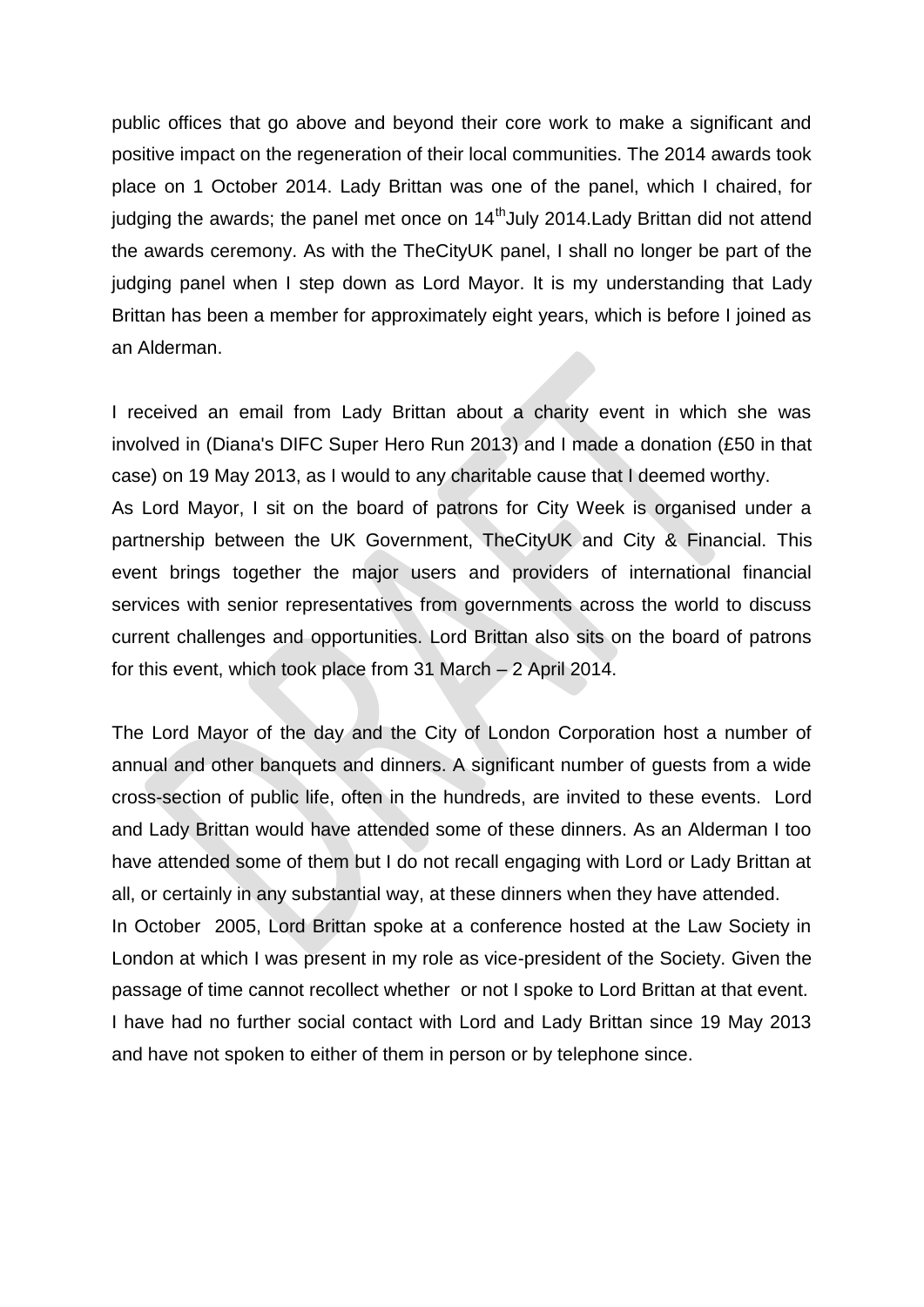# **Other matters:**

I should mention two other issues, both flowing from my role as an Alderman since 2007 in the City of London Corporation.

I was a governor of the Guildhall School of Music and Drama from April 2011 to April 2014. A case is about to come to court involving historic allegations of abuse against someone who taught at the GSMD about 25 years ago and I also understand that an individual has already been convicted of historical abuse allegations.

In 2009 a teacher at the City of London School for Girls of which I have not been a governor was found guilty of child abuse. Both cases were fully investigated by the police with the full co-operation of the Corporation and due judicial process followed.

I am trustee of a sustainable development charity called Raleigh International. The director is Marie Staunton who formerly legal officer for NCCL. PIE (the Paedophile Information Exchange) was affiliated to NCCL until 1983 (the year Ms. Staunton joined NCCL). On 1 March 2014 Ms Staunton issued a statement agreeing with the current director of Liberty (the successor organisation to NCCL) that PIE's affiliation "was and is a source of disgust and horror".

I am a member of the Association of Women Solicitors, of which Harriet Harman is also a member. You will be aware of media criticism of Harriet Harman regarding alleged links between PIE and NCCL during her tenure as a legal officer.

In my capacity as Lord Mayor my steward has been Colin Tucker, a former solicitor from Edinburgh. In 1989 Mr. Tucker was prosecuted for fraud and acquired. He was later struck off as a solicitor. In 1983 he was involved in an inquiry into an allegation of conspiracy to pervert the course of justice in Scotland, conducted by WA Nimmo Smith QC and JD Friel, Regional Procurator Fiscal of North Strathclyde. The inquiry, which concerned allegations that senior figures in the Edinburgh legal fraternity, including judges, were engaged in sexual relations with under age boys, found no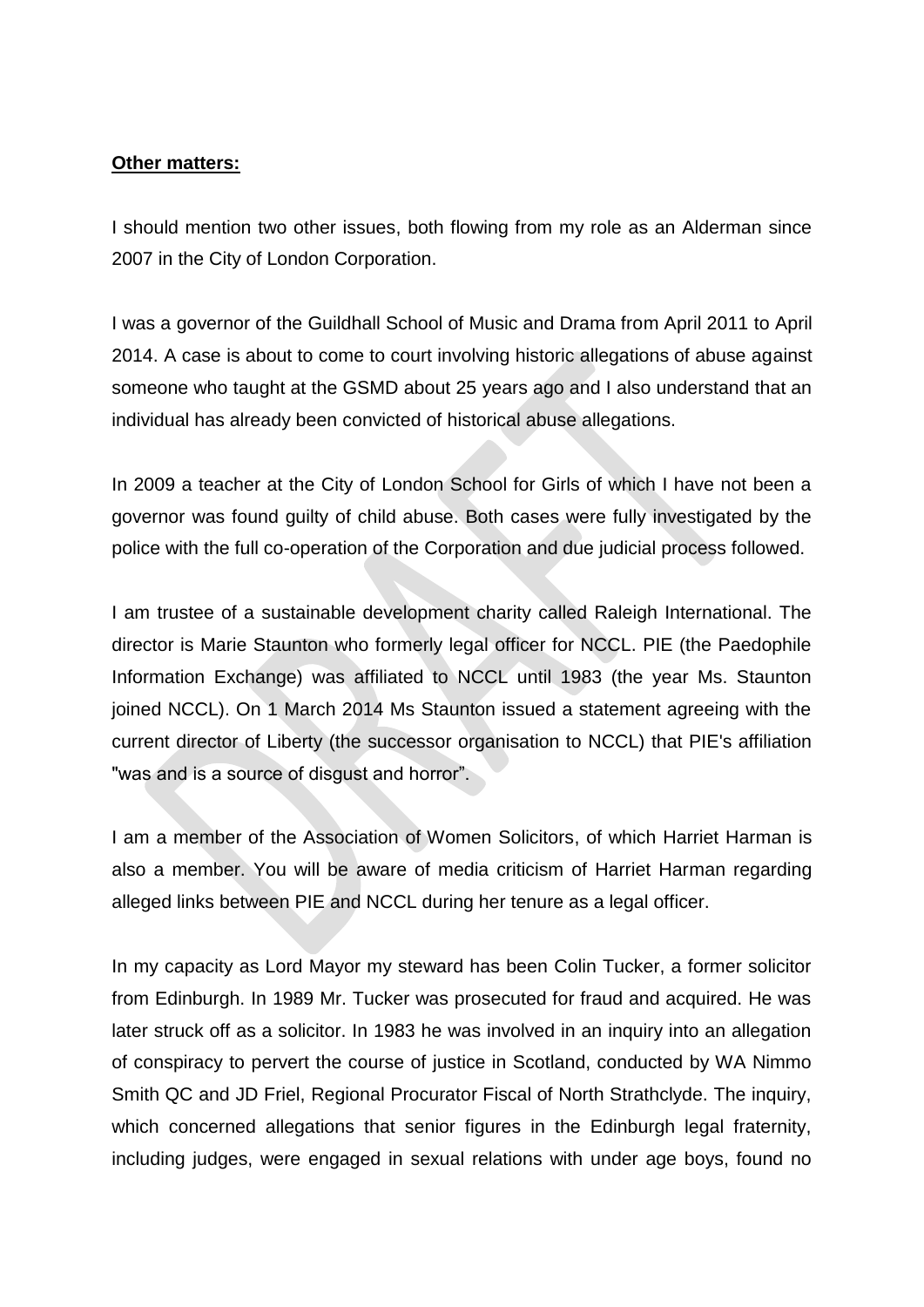evidence of wrongdoing. For the sake of completeness I attach a link to the full report and the conclusions are found at pages 106-107 of the report. [\(https://www.gov.uk/government/uploads/system/uploads/attachment\\_data/file/2288](https://www.gov.uk/government/uploads/system/uploads/attachment_data/file/228813/0377.pdf) [13/0377.pdf\)](https://www.gov.uk/government/uploads/system/uploads/attachment_data/file/228813/0377.pdf). I can confirm that I have never discussed this issue with Mr. Tucker and was unaware of his prior history until this matter was brought to my attention.

As you will appreciate, in the course of a long professional career and during my time in various public offices I have inevitably encountered a very wide range of people, some well-known, who have held senior positions in business, commerce, the arts, the charitable sector and politics. I am clear that to know someone and to meet them occasionally, even on an informal basis, is not the same as being a close friend or sharing their views. To provide context, I attend on average *[insert number]* of events per month which will consist of both formal and informal engagements.

As such my limited encounters with Lord and Lady Brittan will not in any way influence the manner in which I approach the work of the panel. I am acutely aware of the scrutiny this inquiry will rightly face and the need for the panel members and me to be utterly beyond reproach. If I had the slightest doubt in my ability to remain fair and even-handed at all times I would have said so at the outset and would not have accepted this appointment. This is a deeply serious response to a horrific series of event and the many victims deserve to feel their interests are being served. Further to what I have outlined above, I undertake that if, during the course of my appointment on this Inquiry Panel I become aware, by any means, of any further matters that could affect my impartiality, I will immediately report this matter to you for your consideration as to whether these matters affect my impartiality or the impartiality of the Inquiry Panel as a whole.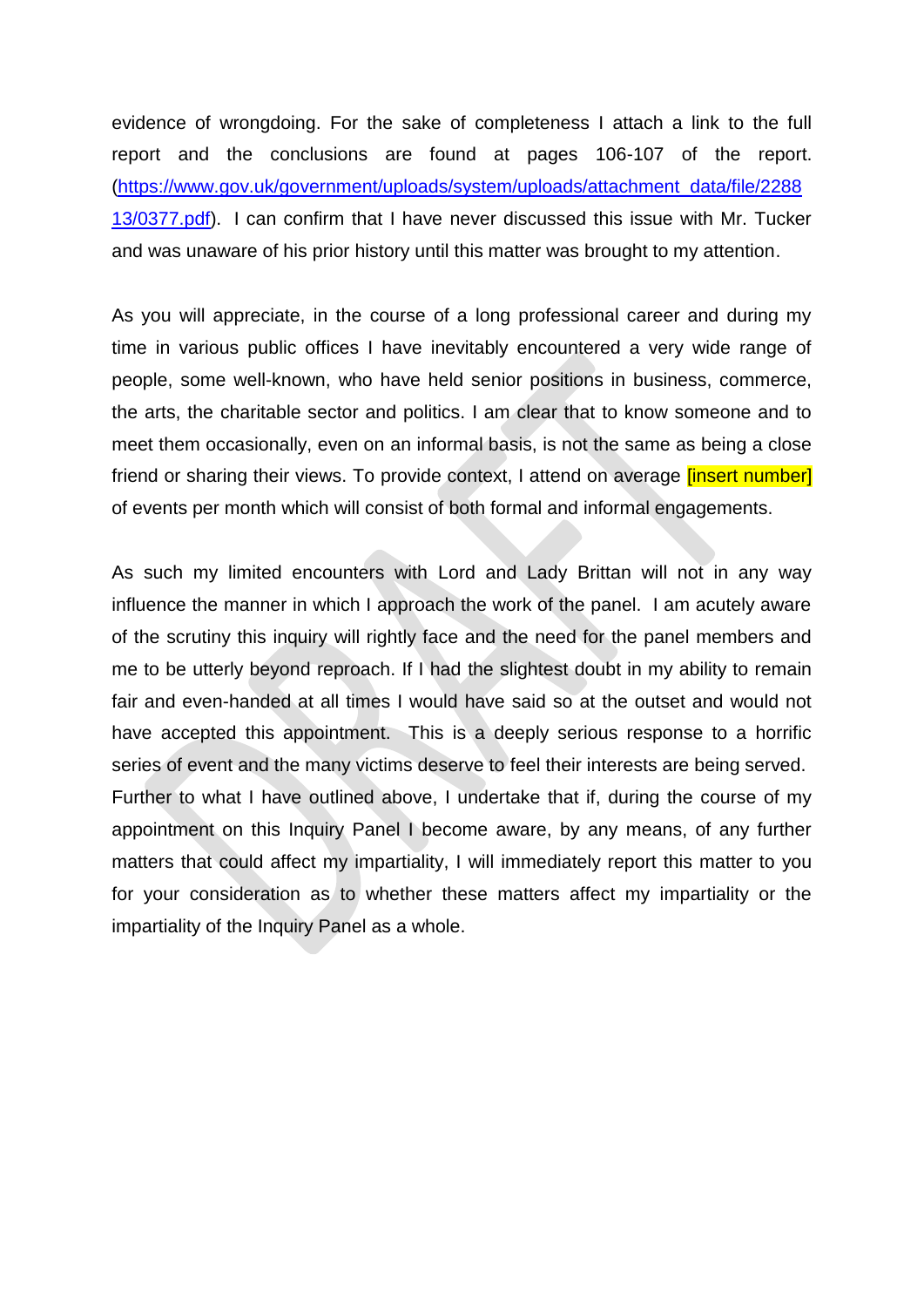### DRAFT: IN CONFIDENCE

#### Dear Home Secretary

I write further to my appointment as Chair of the Inquiry into the institutional response to child sex abuse.

I am honoured to be the chairman of the independent panel inquiry which will consider the extent to which State and non-State institutions have failed in their duty of care to protect children from sexual abuse and exploitation in England & Wales over many years. This is a major inquiry and I am determined that it will examine all the issues and all the organisations, and will ask all the questions, that are necessary to enable it to report fully.

Over the last few weeks, I have carefully checked through my records to ensure that there is nothing which should prevent me fulfilling that role. I have specifically focussed, in the light of recent media reporting, on my contacts with Lord and Lady Brittan; but have not restricted my checks to those contacts.

Having done so, I am confident that I can and should continue to act. I am in a position to confirm that I do not have any 'direct interest in the matters to which the inquiry relates' (the language used in section 9 of the Inquiries Act 2005 which sets the statutory benchmark for impartiality in an inquiry). I also do not consider that I have a 'close association with an interested party'. More generally, I do not consider that any of the matters dealt with below (which set out the full extent, so far as I am aware, of any possible past connection to the events or persons that are or may come under the inquiry's scrutiny) could reasonably be regarded as affecting my ability to deal independently and impartially with issues which the Inquiry Panel is to investigate.

So far as Lord and Lady Brittan are concerned, I have had a house in London on the same street as the Brittan family since 2004. I was first introduced to Lady Brittan through a third party. I subsequently met Lord Brittan in a personal capacity when I invited Lord and Lady Brittan to a dinner party at my residence on 9 January 2008.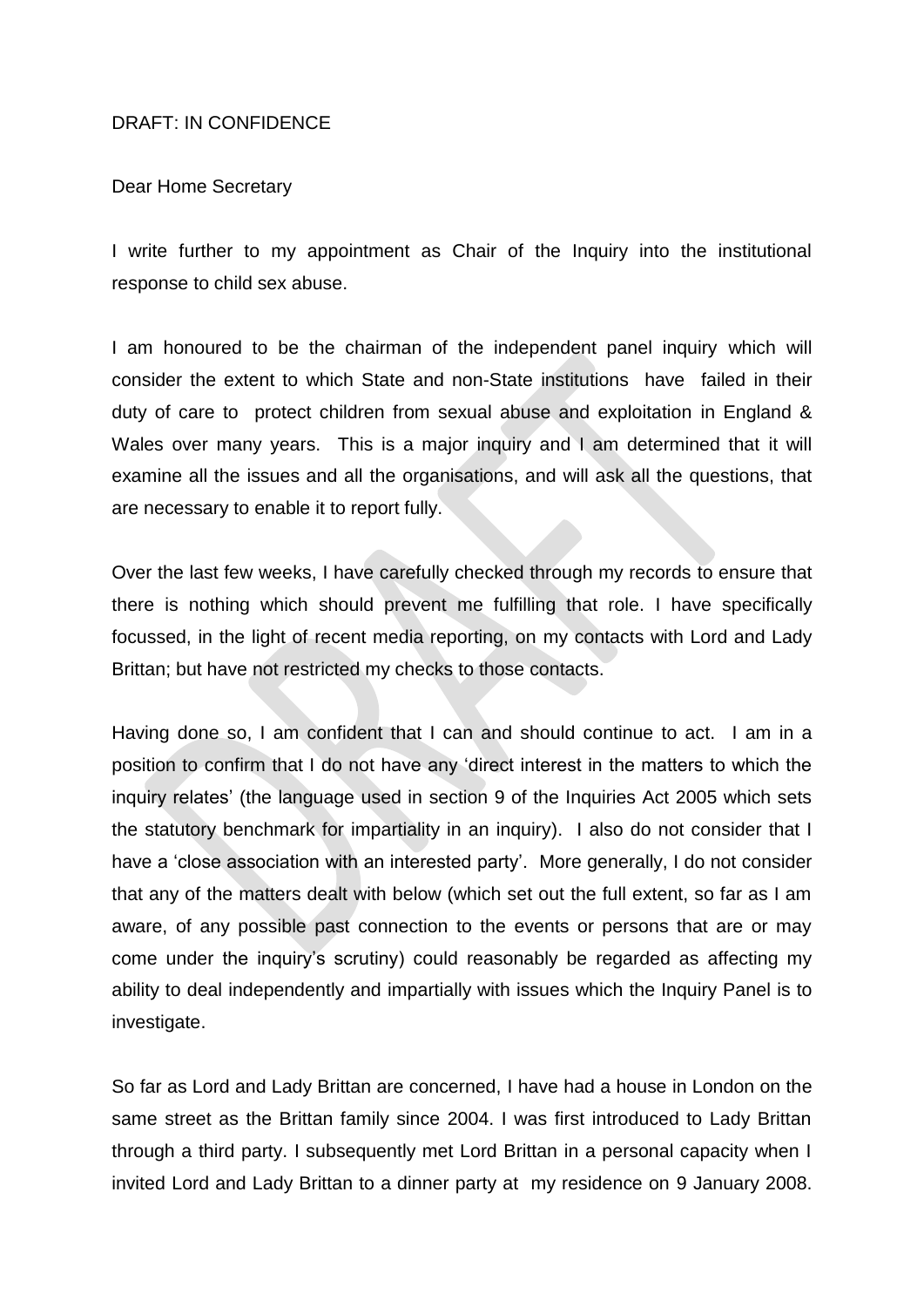From recollection there were six people present. I hosted two further dinner parties at my residence, where Lord and Lady Brittan were invited and attended along with other guests. These took place on 27 October 2008 and 9 February 2009. At these occasions other Aldermen, including former Lord Mayors were also present, suggesting that City matters may have been a significant focus of the occasions. The Brittan's hosted two dinner parties at their residence, which I was invited to and attended on 10 November 2009 and 15 February 2012. From my recollection there were at least six other guests who attended.

In my former capacity as the Senior Alderman below the Chair in the City of London Corporation and also as Lord Mayor, I have sat since the autumn of 2012 on an advisory council called TheCityUK (taking the role as President as Lord Mayor), consisting of some 59 members. I shall come off the panel when I cease to be Lord Mayor this November. TheCityUK represents the UK-based financial and related professional services industry. They make representations on its behalf, producing evidence of its importance to the wider national economy, and they seek to influence policy in order to drive competitiveness and to create jobs and lasting economic growth. Lord Brittan is no longer a member of that advisory council. The panel meets three times a year. I have attended four of its meetings. My recollection is that Lord Brittan has only attended one of the meetings at which I have also been present - this was in July 2014. My recollection is that we did not speak to each other at this meeting.

As Lord Mayor, I sit on the board of patrons for City Week. This is organised under a partnership between the UK Government, TheCityUK and City & Financial. It brings together the major users and providers of international financial services with senior representatives from governments across the world to discuss current challenges and opportunities. Lord Brittan also sits on the board of patrons for this event, which took place from 31 March – 2 April 2014. To the best of my recollection I do not believe that I had contact with Lord Brittan in this capacity.

The Lord Mayor of the day and the City of London Corporation host a number of annual and other banquets and dinners. A significant number of guests from a wide cross-section of public life, often in the hundreds, are invited to these events. Lord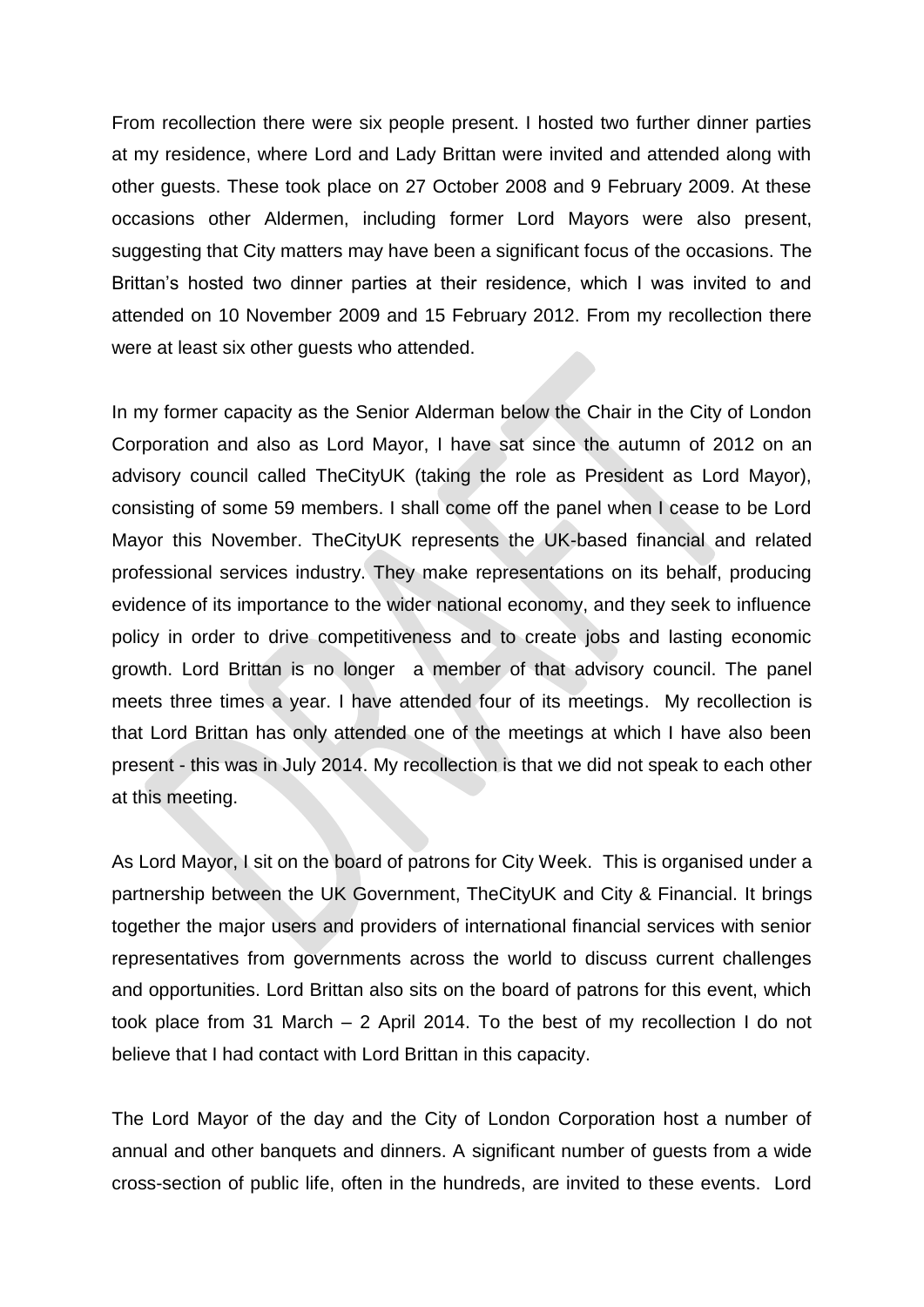and Lady Brittan would have attended some of these dinners. As an Alderman I too have attended some of them but I do not recall engaging with Lord or Lady Brittan at all, or certainly in any substantial way, at these dinners when they have attended. In October 2005, Lord Brittan spoke at a conference hosted at the Law Society in London at which I was present in my role as vice-president of the Society. Given the passage of time cannot recollect whether or not I spoke to Lord Brittan at that event. Apart from the charitable donation on  $19<sup>th</sup>$  May 2013, I have had no further social contact with Lord and Lady Brittan since 23<sup>rd</sup> April 2013 and have not spoken to either of them in person or by telephone since.

For completeness, I also set out the contacts I have had over the years with Lady Brittan. I have met Lady Brittan on a small number of occasions for coffee from memory (as these dates are not always recorded in my diary) . The last occasion which is recorded was on 23 April 2013 at Lady Brittan's residence. We also served as lay magistrates on a bench of some 140 magistrates in total. I do not recall serving in the same court at the same time but it is possible that this did happen on a rare occasion. We were both judges for the Dragon Awards in July 2014 which celebrates Community Engagement programmes. It recognises businesses and public offices that go above and beyond their core work to make a significant and positive impact on the regeneration of their local communities. The 2014 awards took place on 1 October 2014. Lady Brittan was one of the panel, which I chaired, for judging the awards; the panel met once on 14<sup>th</sup> July 2014. Lady Brittan did not attend the awards ceremony. As with the TheCityUK panel, I shall no longer be part of the judging panel when I step down as Lord Mayor. It is my understanding that Lady Brittan has been a member for approximately eight years, which is before I joined the Corporation as an Alderman. I received an email from Lady Brittan about a charity event in which she was involved in (Diana's DIFC Super Hero Run 2013) and I made a donation (£50 in that case) on 19 May 2013, as I would to any charitable cause that I deemed worthy.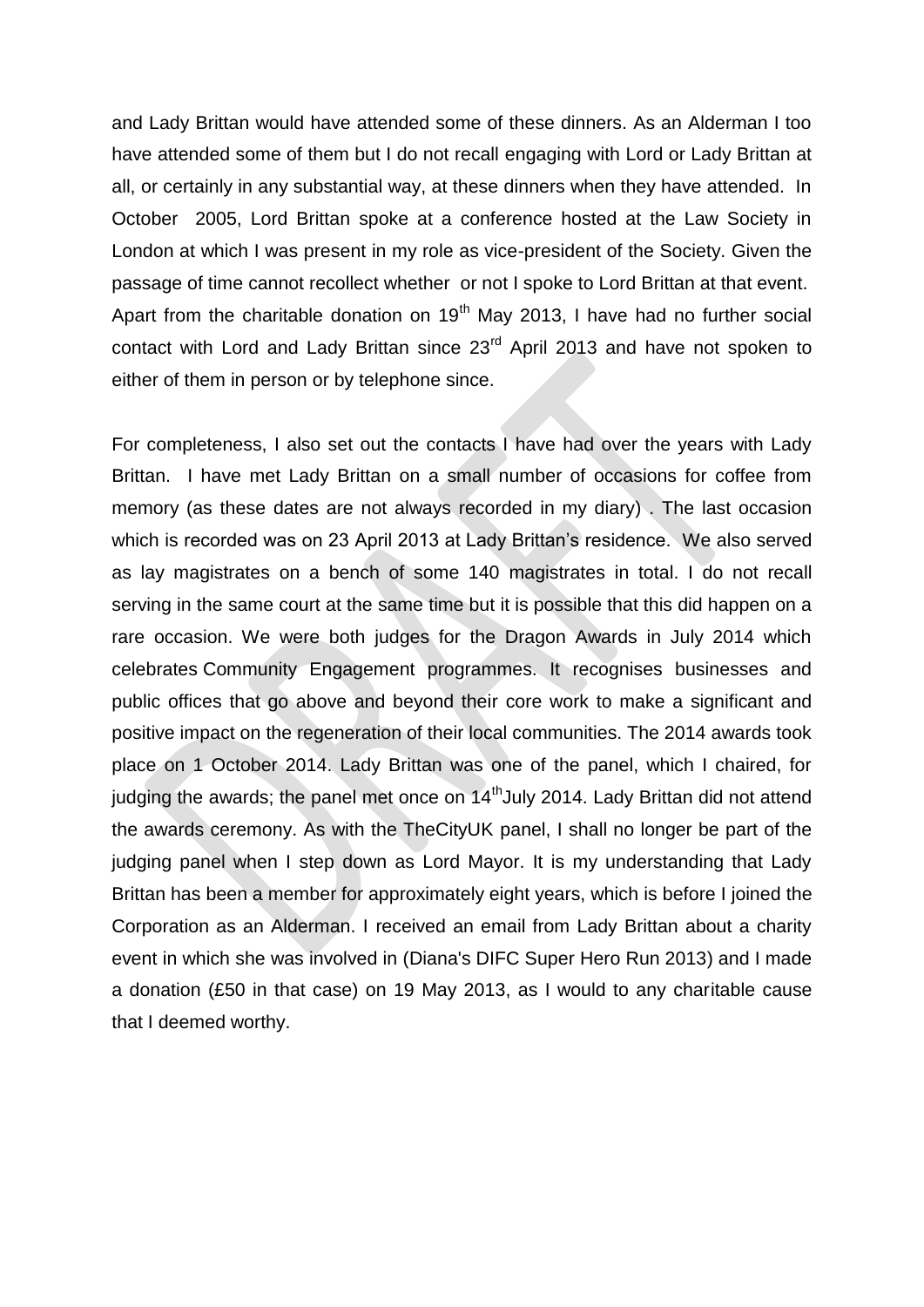## **Other matters:**

I should mention three other matters both flowing from my role as an Alderman since 2007 in the City of London Corporation.

First, I was a governor of the Guildhall School of Music and Drama from April 2011 to April 2014. A case is about to come to court involving historic allegations of abuse against someone who taught at the GSMD about 25 years ago. In 2009 a teacher at the City of London School for Girls of which I have not been a governor was found guilty of child abuse. Both cases were fully investigated by the police with the full cooperation of the Corporation and due judicial process followed.

Secondly, I am trustee of a sustainable development charity called Raleigh International. The director is Marie Staunton who formerly legal officer for NCCL. PIE (the Paedophile Information Exchange) was affiliated to NCCL until 1983 (the year Ms. Staunton joined NCCL). On 1 March 2014 Ms Staunton issued a statement agreeing with the current director of Liberty (the successor organisation to NCCL) that PIE's affiliation "was and is a source of disgust and horror".

I am a member of the Association of Women Solicitors, of which Harriet Harman is also a member. You will be aware of media criticism of Harriet Harman regarding alleged links between PIE and NCCL during her tenure as a legal officer.

Thirdly, I believe it is appropriate to bring to your attention the report of an inquiry conducted in Scotland in 1993 relating to an allegation to pervert the course of justice. A currently serving house steward at Mansion House, an employee of the Corporation, was referred to in that inquiry, although the individual concerned was not in the employment of the Corporation during the time period mentioned in the report. Full details of the inquiry and its conclusions (at pages 106 -107) are contained in the attached link to the full report [\(https://www.gov.uk/government/uploads/system/uploads/attachment\\_data/file/2288](https://www.gov.uk/government/uploads/system/uploads/attachment_data/file/228813/0377.pdf) [13/0377.pdf\)](https://www.gov.uk/government/uploads/system/uploads/attachment_data/file/228813/0377.pdf). I can confirm that I have never discussed this issue with the individual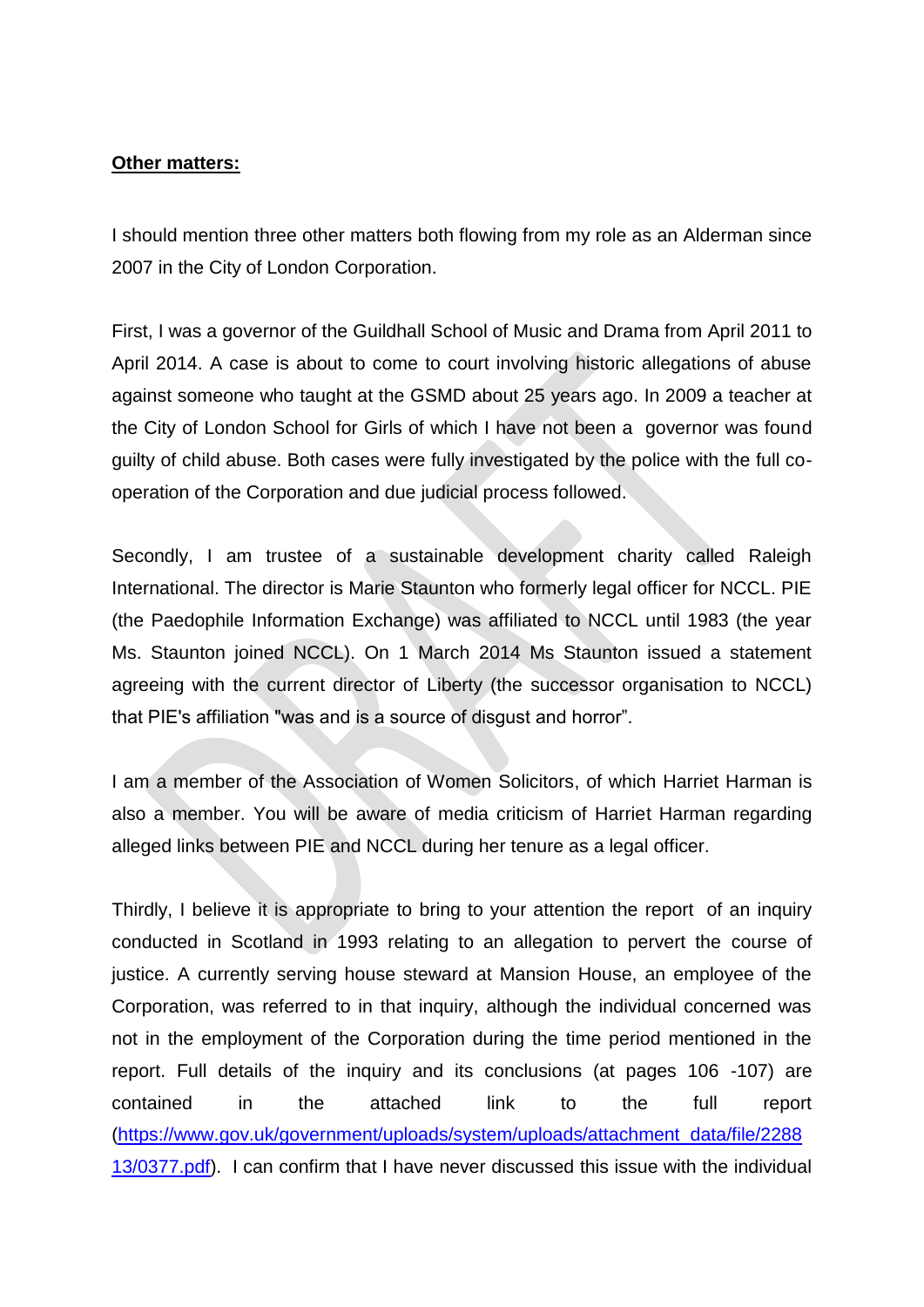and was unaware of the individual's prior history until the matter was recently brought to my attention.

I repeat my view that none of these matters should prevent me acting as chair of the inquiry as casting any real question over my actual or apparent impartiality. If I had the slightest doubt about those I would have said so at the outset and would not have accepted this appointment. It goes without saying that if, during the course fulfilling my role I become aware of any further matters that could affect my impartiality, or a reaonsable person's perception of it, I will immediately report this matter to you for your further consideration.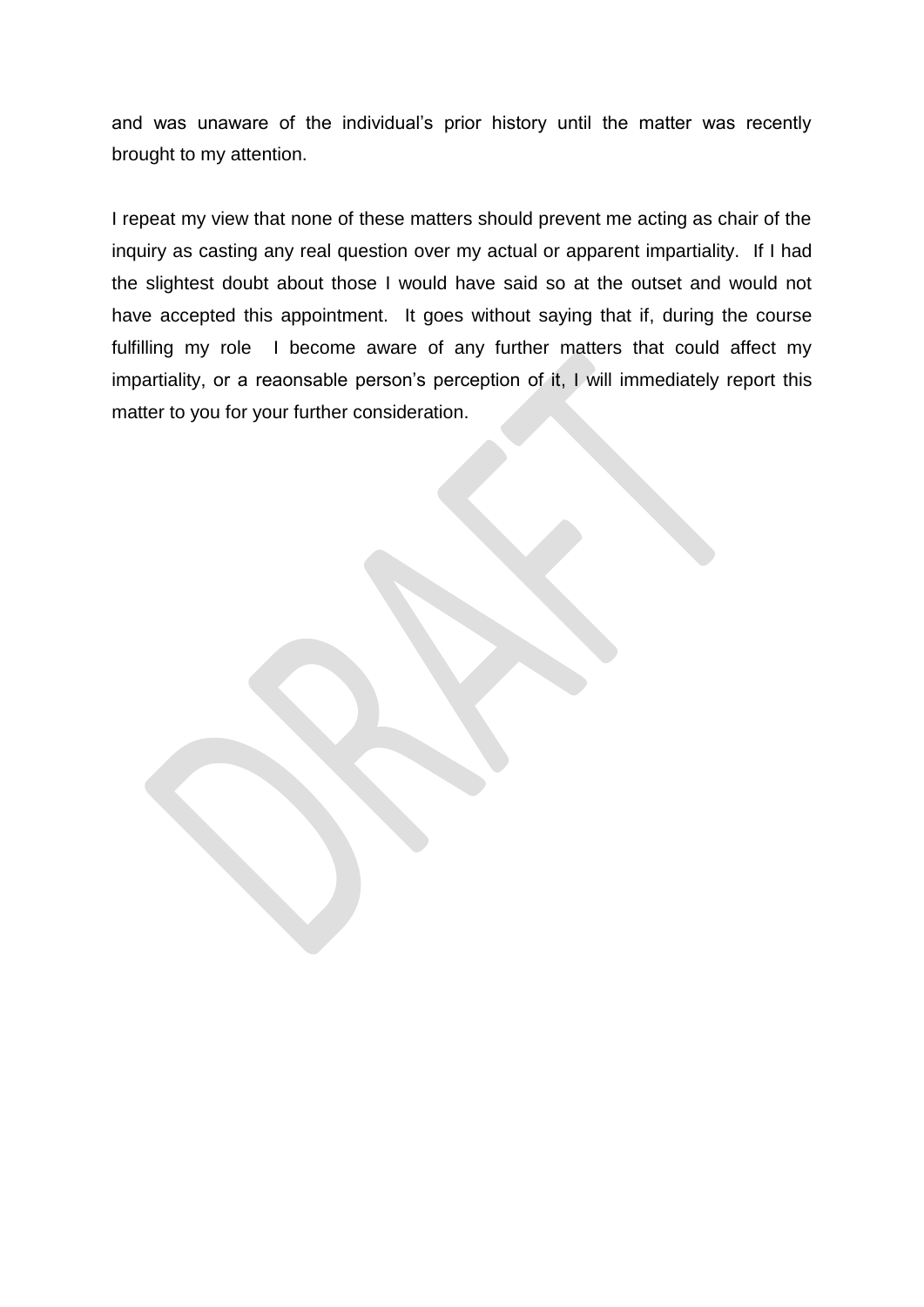The Rt Hon Theresa May MP Secretary of State for the Home Department The Home Office Peel Building 2 Marsham Street London SW1P 4DF

11<sup>th</sup> October 2014

Dear Home Secretary

I write further to my invitation to become Chair of the Inquiry into the institutional response to child sex abuse.

I am honoured to be the chairman of the independent panel inquiry which will consider the extent to which State and non-State institutions may have failed in their duty of care to protect children from sexual abuse and exploitation in England & Wales over many years. This is a major inquiry and I am determined that it will examine all the issues and all the organisations, and will ask all the questions, that are necessary to enable it to report fully.

Over the last few weeks, I have carefully checked through my records to ensure that there is nothing which should prevent me fulfilling that role. I have specifically focussed, in the light of recent media reporting, on my contacts with Lord and Lady Brittan, but have not restricted my checks to those contacts.

Having done so, I am confident that I can and should continue to act. I am in a position to confirm that I do not have any 'direct interest in the matters to which the inquiry relates' (the language used in section 9 of the Inquiries Act 2005 which sets the statutory benchmark for impartiality in an inquiry). I also do not consider that I have a 'close association with an interested party'. More generally, I do not consider that any of the matters dealt with below (which set out the full extent, so far as I am aware, of any possible past connection to the events or persons that are or may come under the inquiry's scrutiny) could reasonably be regarded as affecting my ability to deal independently and impartially with issues which the Inquiry Panel is to investigate.

So far as Lord and Lady Brittan are concerned, I have had a house in London on the same street as the Brittans since 2004. I was first introduced to Lady Brittan through a third party. I subsequently met Lord Brittan in a personal capacity when I invited Lord and Lady Brittan to a dinner party at my residence on 9 January 2008. From recollection there were at least four other people present. I hosted two further dinner parties at my residence, where Lord and Lady Brittan were invited and attended along with other guests. These took place on 27 October 2008 and 9 February 2009. At these occasions my diary indicates that other Aldermen, including former Lord Mayors, were also present, suggesting that City matters were a significant focus of the occasions. The Brittans hosted two dinner parties at their residence, which I was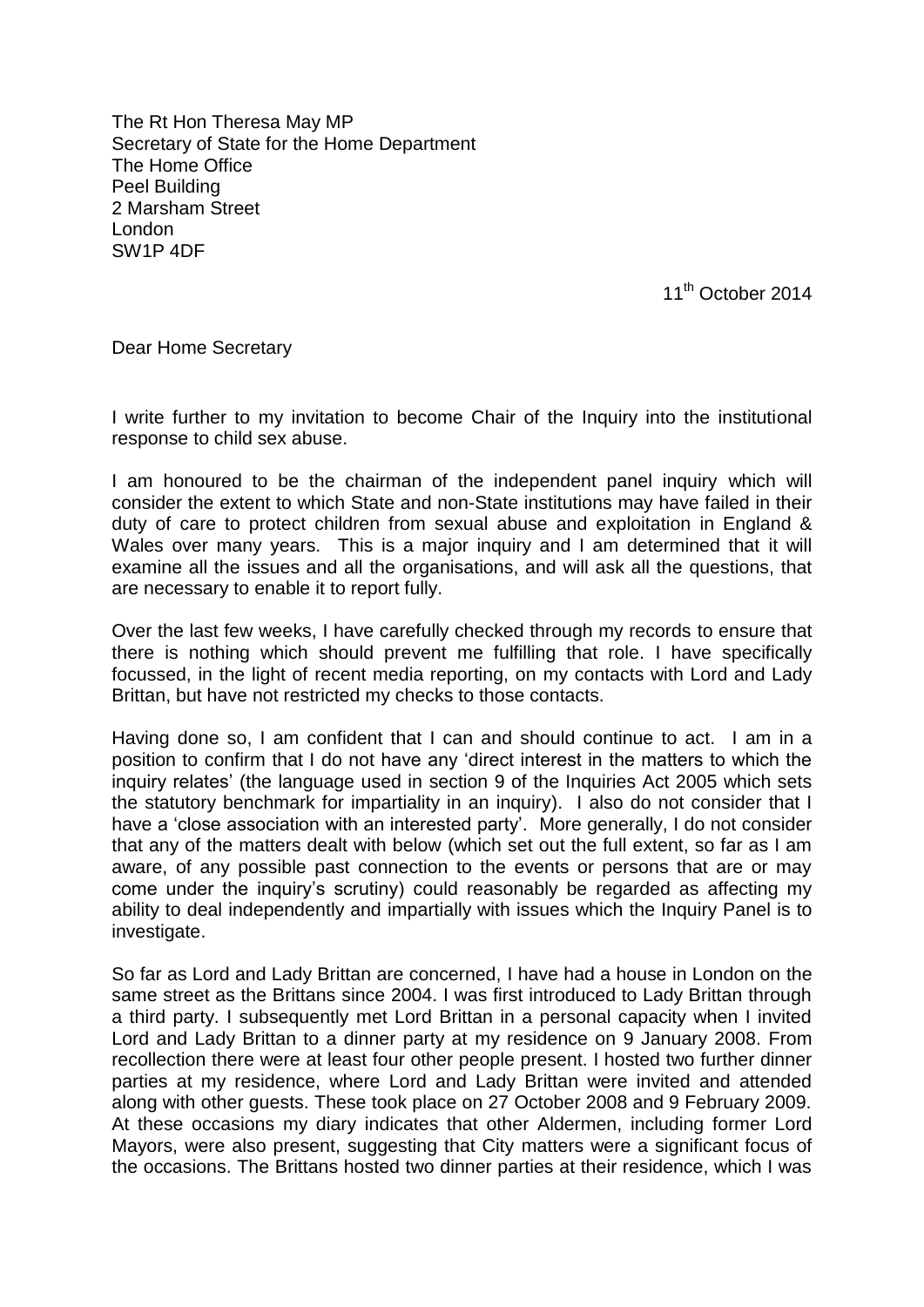invited to and attended on 10 November 2009 and 15 February 2012. From my recollection there were at least four other guests who attended.

In my former capacity as the Senior Alderman below the Chair in the City of London Corporation and also as Lord Mayor, I have sat since the autumn of 2012 on the advisory council of a body called TheCityUK (taking the role of President as Lord Mayor), consisting of some 59 members. I shall come off the council when I cease to be Lord Mayor this November. TheCityUK represents the UK-based financial and related professional services industry. They make representations on its behalf, producing evidence of its importance to the wider national economy, and they seek to influence policy in order to drive competitiveness and to create jobs and lasting economic growth. Lord Brittan is no longer a member of that advisory council. The council meets three times a year. I have attended four of its meetings. My recollection is that Lord Brittan has only attended one of the meetings at which I have also been present - this was in July 2014. My recollection is that we did not speak to each other at this meeting.

As Lord Mayor, I sit on the board of patrons for City Week. This is organised under a partnership between the UK Government, TheCityUK and City & Financial. It brings together the major users and providers of international financial services with senior representatives from governments across the world to discuss current challenges and opportunities. Lord Brittan also sits on the board of patrons for this event, which took place from 31 March to 2 April this year. To the best of my recollection I do not believe that I had contact with Lord Brittan in this capacity.

The Lord Mayor of the day and the City of London Corporation host a number of annual and other banquets and dinners. A significant number of guests from a wide cross-section of public life, often in the hundreds, are invited to these events. Lord and Lady Brittan would have attended some of these dinners. As an Alderman I too have attended some of them but I do not recall engaging with Lord or Lady Brittan at all, or certainly in any substantial way, at these dinners when they have attended.

In October 2005, Lord Brittan spoke at a conference hosted at the Law Society in London at which I was present in my role as vice-president of the Society. Given the passage of time Icannot recollect whether or not I spoke to Lord Brittan at that event.

For completeness, I also set out the contacts I have had over the years with Lady Brittan. I have met Lady Brittan on a small number of occasions for coffee from memory (as these dates are not always recorded in my diary). The last occasion which is recorded was on 23 April 2013 at Lady Brittan's residence. We met because Lady Brittan was interested in knowing about my preparation to be Lord Mayor. We also served as lay magistrates on a bench of some 140 magistrates in total. I do not recall serving in the same court at the same time but it is possible that this did happen on a rare occasion. We were both judges for the Dragon Awards in July 2014, a Corporation initiativewhich celebrates Community Engagement programmes. It recognises businesses and public offices that go above and beyond their core work to make a significant and positive impact on the regeneration of their local communities. The 2014 awards took place on 1 October 2014. Lady Brittan was one of the panel, which I chaired, for judging the awards; the panel met once on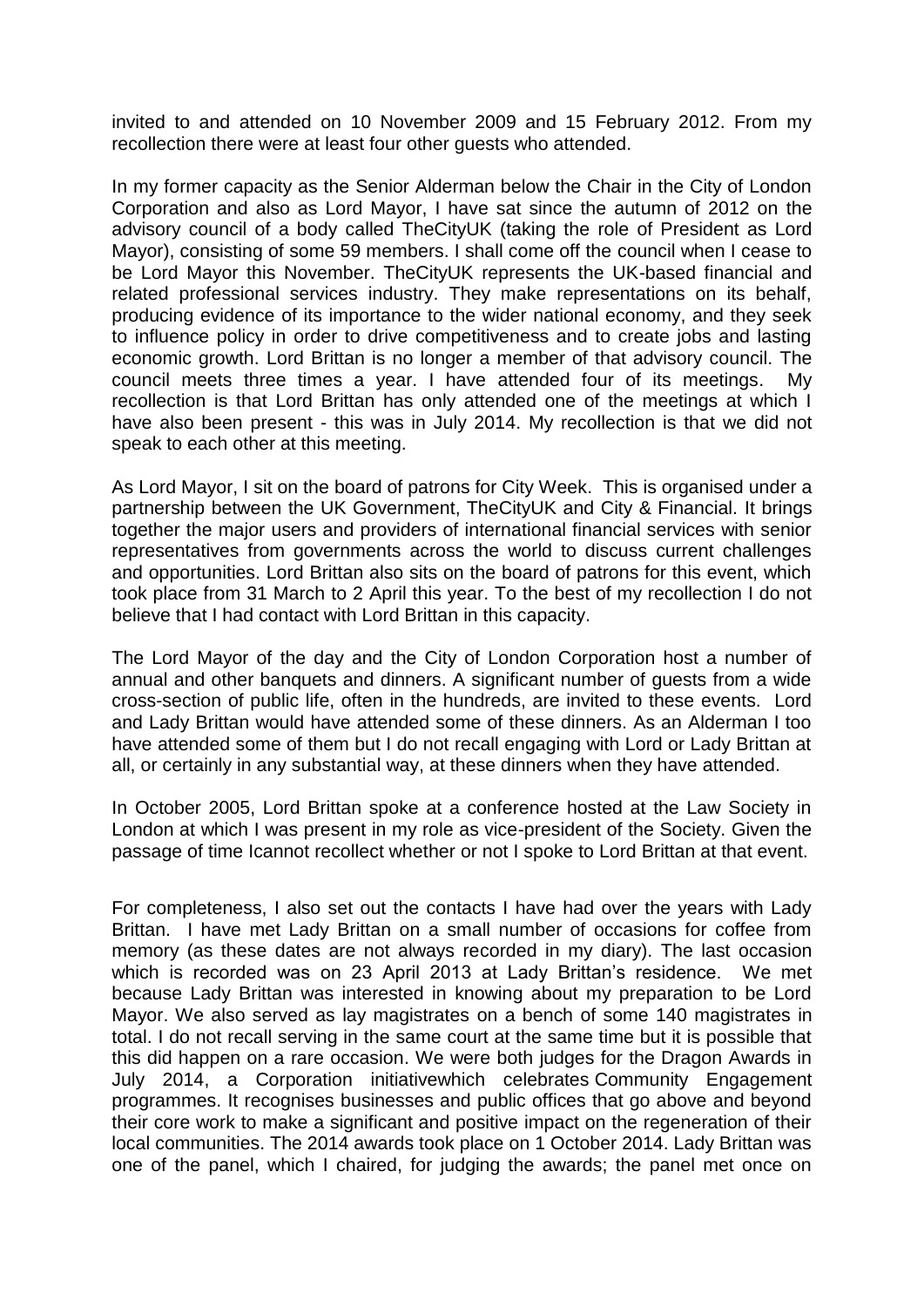14<sup>th</sup>July 2014. Lady Brittan did not attend the awards ceremony. As with the TheCityUK council, I shall no longer be part of the judging panel when I step down as Lord Mayor. It is my understanding that Lady Brittan has been a member for approximately eight years, which is before I joined the Corporation as an Alderman. I received an email from Lady Brittan about a charity event in which she was involved (Diana's DIFC Super Hero Run 2013) and I made a donation (£50 in that case) on 19 May 2013, as I would to any charitable cause that I deemed worthy.

Apart from the charitable donation on  $19<sup>th</sup>$  May, I have had no further social contact with Lord and Lady Brittan since 23<sup>rd</sup> April 2013 and have not spoken to either of them in person or by telephone since.

## **Other matters:**

I should mention three other matters, flowing from my role as an Alderman since 2007 in the City of London Corporation.

First, I was a governor of the Guildhall School of Music and Drama from April 2011 to April 2014. A case is about to come to court involving historic allegations of abuse against someone who taught at the GSMD about 25 years ago. In 2009 a teacher at the City of London School for Girls, of which I have not been a governor, was found guilty of child abuse. Both cases were fully investigated by the police with the full cooperation of the Corporation and due judicial process followed.

Secondly, a then alderman of the City of London Corporation was arrested, prosecuted and acquitted of possession of extreme pornography in 2011. He surrendered the office of alderman in October 2012.

Thirdly, I believe it is appropriate to bring to your attention the report of an inquiry conducted in Scotland in 1993 relating to an allegation to pervert the course of justice. A current staff member at Mansion House, an employee of the Corporation, was referred to in that inquiry; the individual concerned was not in the employment of the Corporation during the time period mentioned in the report. Full details of the inquiry and its conclusions (at pages 106 -107) are contained in the attached link to the the full the report of  $\mathfrak{g}$  and  $\mathfrak{g}$  and  $\mathfrak{g}$  and  $\mathfrak{g}$  and  $\mathfrak{g}$  and  $\mathfrak{g}$  and  $\mathfrak{g}$  and  $\mathfrak{g}$  and  $\mathfrak{g}$  and  $\mathfrak{g}$  and  $\mathfrak{g}$  and  $\mathfrak{g}$  and  $\mathfrak{g}$  and  $\mathfrak{g}$  and [\(https://www.gov.uk/government/uploads/system/uploads/attachment\\_data/file/2288](https://www.gov.uk/government/uploads/system/uploads/attachment_data/file/228813/0377.pdf) [13/0377.pdf\)](https://www.gov.uk/government/uploads/system/uploads/attachment_data/file/228813/0377.pdf). I can confirm that I have never discussed this issue with the individual and was unaware of the individual's prior history until the matter was recently brought to my attention.

Separately, the Lord Mayor's Appeal 2014 supports four community-based charities that are all transforming lives. One of those charities is Working Chance, supporting women with criminal convictions into sustainable, quality jobs. This charity does good work and it is inevitable that there will be those whom they assist who will have committed serious criminal offences. However, I should make it clear that I am not